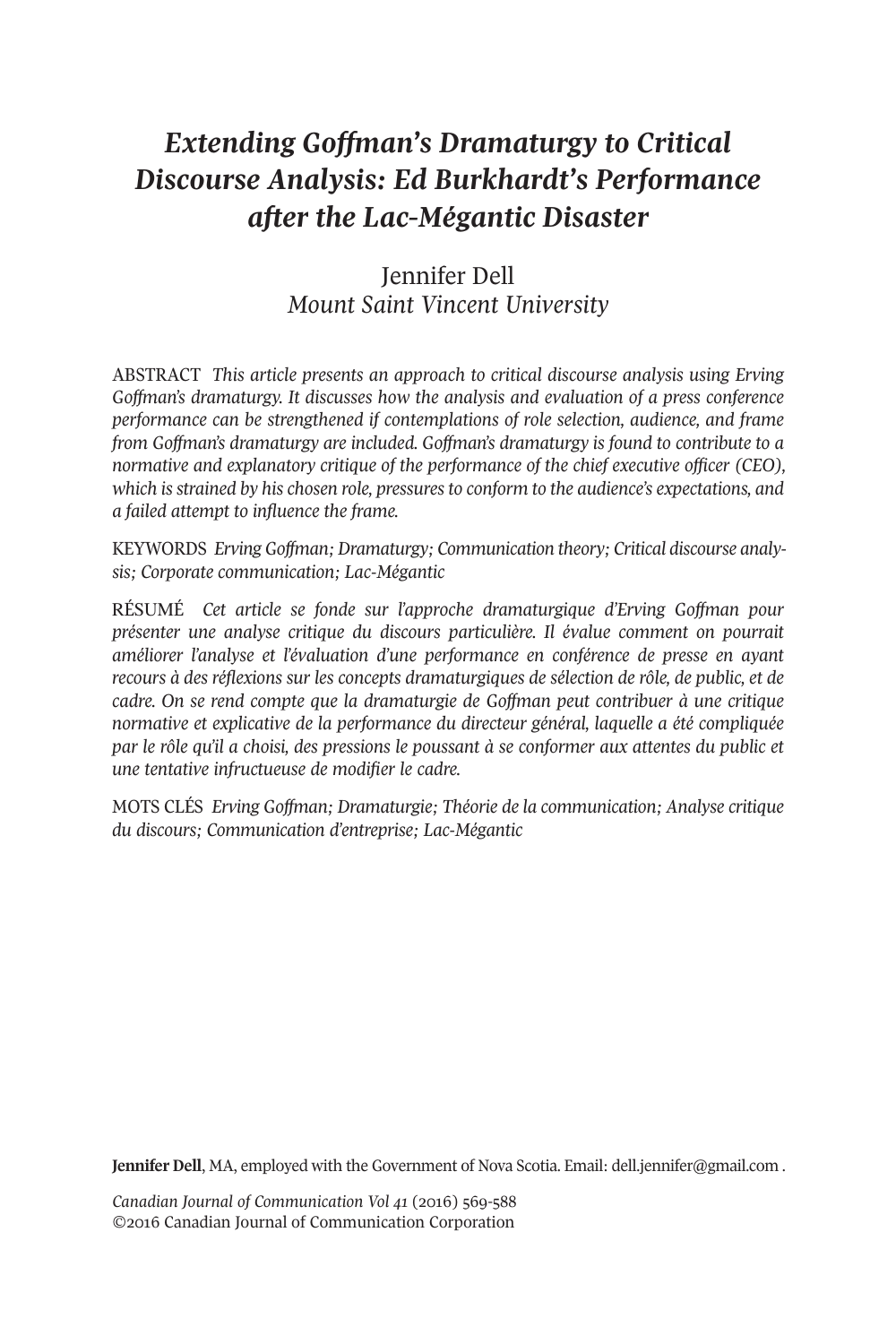#### **Introduction**

This article suggests Erving Goffman's dramaturgy can give communication scholars a theoretical and methodological model to better understand impression management and the social limitations and functionality of communicative acts. It attempts to illuminate how meaning is socially generated in a co-structured environment and suggests one-way communication scholars might apply Goffman's dramaturgy—combining it with critical discourse analysis (CDA)—to further our understanding of a communicative act.

A transcript of a 29-minute Global News media clip of Edward Burkhardt, the chief executive officer (CEO) of the Montreal, Maine and Atlantic Railway (MMA), is analyzed using a combined approach incorporating components of the critical discourse analysis with Goffman's dramaturgy. In this strip of activity the CEO is featured arriving at Lac-Mégnatic five days after a train derailed and exploded in the Québec town, killing 47 people. This analysis suggests Goffman's dramaturgy can be applied to a CDA to better understand how the stability of a social situation (press conference) unravels when participants do not perform as expected.

#### **Critical discourse analysis**

Critical Discourse Analysis (CDA) is a form of research that focuses on the relationship between language and society, and addresses how content and meaning are influenced by text and the wider socioeconomic contexts in which they are embedded (Merkl-Davies & Koller, 2012). It examines the role that language plays in creating and sustaining unequal power relations and focuses on how some people (performers) are privileged over others (Fairclough & Wodak, 1997). In addition it is interdisciplinary, enabling the researcher to bring together theories or frameworks (such as Goffman's dramaturgy) to written and spoken texts in a rigorous manner (Fairclough, 2013). In bringing CDA and dramaturgy together in an analysis of a political interview (Goffman's "podium talk"), this article seeks to incorporate the latter into a systematic approach and interdisclipinary collaboration. Can these two forms of critique be combined in a manner that furthers our understanding of the case study in a way that respects their underlying assumptions?

Teun van Dijk (1993) highlights a critical function of CDA: "to focus on the discursive strategies thatlegitimate control, or otherwise 'naturalize'the social order, and especially relations of inequality," (p. 254). Critical discourse analysis seeks to understand the nature of social power and dominance, as expressed through "managing the mind of others … essentially a function of text and talk," (van Dijk, p. 254). As Doris Merkl-Davies and Veronika Koller (2012) point out, there is a multitude of ways CDA is approached by scholars, however, "they all focus on the dialectic relationship between language and society," (p. 180). Scholars have used CDA to study political conferences (Bhatia, 2006), the performance of a CEO after an incident at a German nuclear power plant (Beelitz & Merkl-Davies, 2012), and to understand a chairman's statement at a U.K. defence firm (Merkl-Davies & Koller, 2012). Drawing on this research, CDA was determined to be a good fit to understand the performance of a CEO during a press conference after a crisis.

Erving Goffman (1922-1982) examined cultural assumptions, thereby revealing how dominant institutions and narratives are supported and constructed in the public sphere.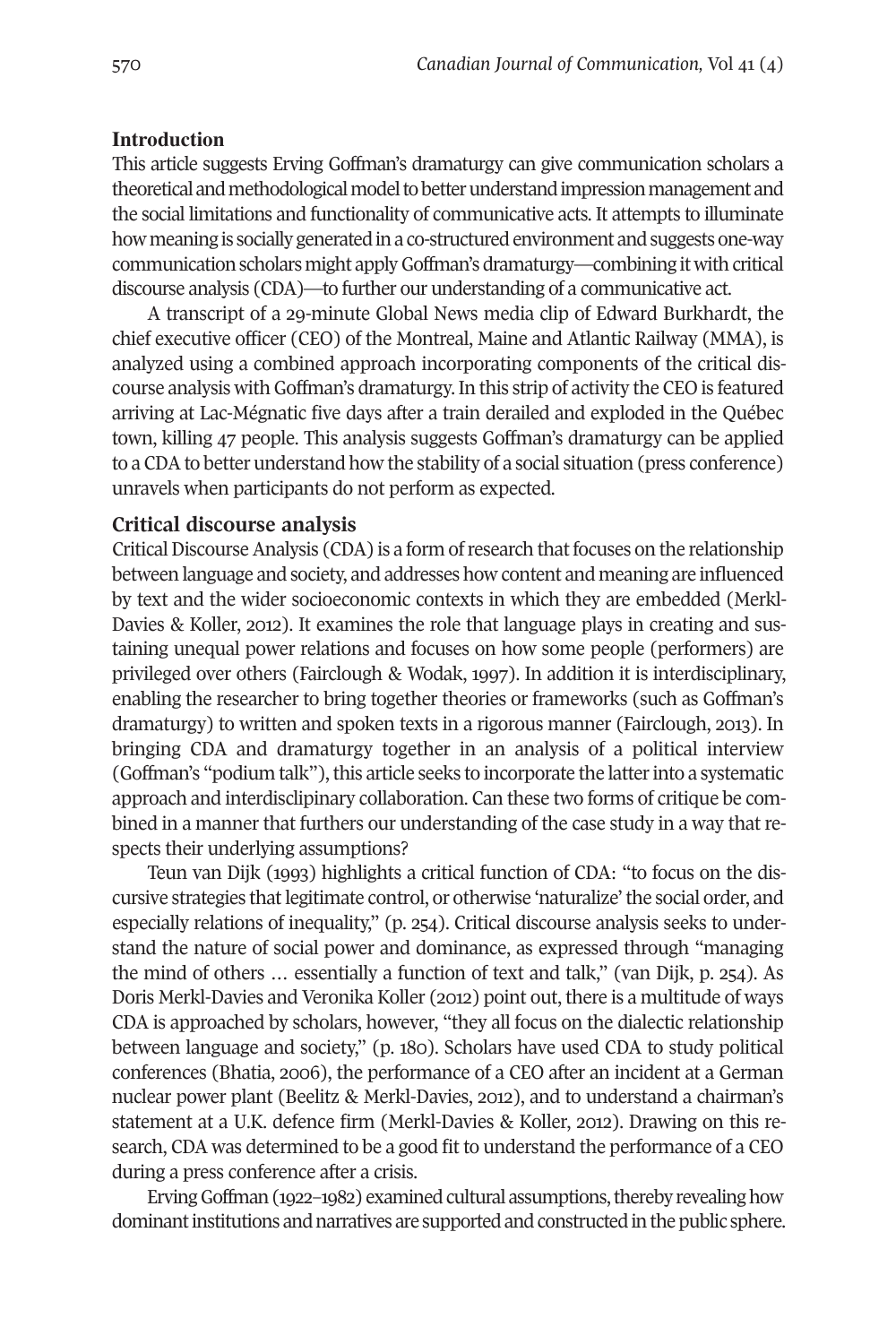Thomas Scheff (2006), a student of Goffman's, explained, "it seems to me that his work sought to demonstrate, each time anew, the possibility of overthrowing cultural assumptions about the nature of identity," (p. 20.) Scheff (2006) argued that in order to adopt Goffman's method of investigation, "we all need to be marginal persons, like him," (p. 31). Goffman's dramaturgy is determined to be a good fit with CDA because both encourage contemplations ofthe relationship between power (Goffman's authority) and language within a defined context. Critical discourse analysis encourages the examination of discourse at both a macro and micro level, with the intent to challenge language-based socially constructed realities that undemocratically assign power/influence, whereas Goffman's dramaturgy helps us to understand what it is that is going on during these interpersonal interactions, or the "why" and "what" behind people's behaviours. Goffman's approach further encourages contemplations of nonlinguistic communication.

The biggest challenge of this approach (the CDA-dramaturgy method of investigation) is to present Goffman's work accurately, concisely, and comprehensively. Goffman's work is largely criticized as lacking a defined "theoretical base," being "too micro-analytic," "fragmentary," and difficult to replicate (Johansson, 2007; Leeds-Hurwitz, 2004; Meyrowitz, 1990). As Yves Winkin and Wendy Leeds-Hurwitz (2013) suggest, scholars who have cited Goffman often understand the complexity of his ideas, but are only able to present "brief overviews," thus making his work difficult for newcomers to appreciate. This article presents a key concept of Goffman's work (dramaturgy) with the appreciation that the complexity and value of his ideas may become oversimplified for austerity. This risk can be mitigated somewhat if future scholars contribute to the understanding of his work by further adopting, interpreting, and incorporating Goffman's ideas into communication scholarship.

#### **Goffman's dramaturgy**

David Wallace (2005), in a commencement speech, said:

Important realities are often the ones that are hardest to see and talk about. Stated as an English sentence, of course, this is just a banal platitude, but the fact is that in the day-to-day trenches of adult existence, banal platitudes have a life or death importance.

Goffman was interested in these important realities. He used the term "dramaturgy" to help his readers understand that in social interactions people are restricted by what they can say and do, depending on theirrole, audience, and context. In the manner of actors on a stage, they play roles specific to the setting and the audience. Their stage is what Goffman called "frame," its what the actors interpret and agree to be the meaning of the situation. Simply put, it is the context in which people say and do certain things. Scheff (2006) argued that whatGoffman was doing was trying to free "his readers from the culturally induced reality in which he and they were entrapped," (p. 23). Goffman dissected and explored what many take as "a given," the daily platitudes of our social lives. The metaphor of "life as a play" gave Goffman the language to explore, understand, and write about human interactions.

Goffman's dramaturgy has three main components: the performer, audience, and frame. In *The Presentation of Self in Everyday Life (POSEL),* Goffman (1959) explores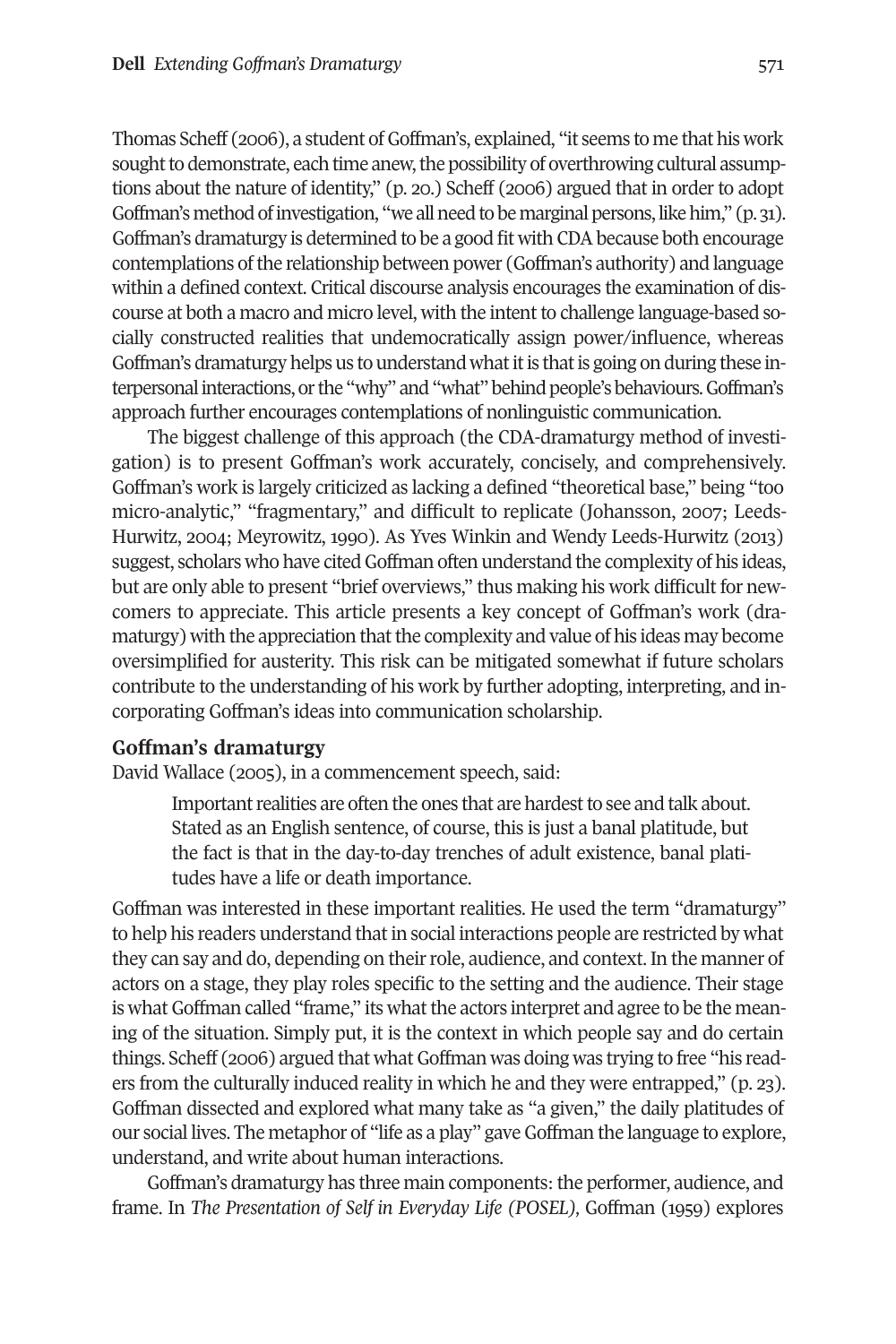the concept of self as performer. When an individual is in the presence of others, he will tend to say and do things that the other both can understand and expect. Thus the performer requires an audience (real or imagined), who will attempt to understand and assess the performance. Finally, Goffman's frame is used to understand what it is that is going on—how meaning and reality are interpreted and brought to the situation. Frame is malleable and can be altered and layered to generate understanding. Sometimes there are keys to understanding what the frame is, for example the way a wink indicates a joke is being played.

#### *Performer*

According to Goffman, when a person is involved in an interaction he deliberately conceals certain impulses or compunctions, and only says and does things that will be understood and somehow be of benefitto himself. Often these performances are done automatically in an unselfconscious way, as they are learned at a very young age during socialization.

Goffman uses the term "performer" to illustrate and explain why people will behave differently in different settings. A person does not interact in a consistent way with every person that he or she encounters.Goffman (1959) wrote, "Urban life would become unbearably sticky for some if every contact between two individuals entailed a sharing of personal traits, worries, and secrets," (p. 49). Socialrules begin to unravel when performers do not behave as expected, and the avoidance of embarrassment can sometimes be a central motive for most performers (Scheff, 2006).

A performer will usually try to exemplify the values of his society in the way that he behaves. He will try to anticipate what is expected of him (according to the situation) and will perform accordingly. In this way it can be thought of as a commitment to a role. He will try to read cues about those around him, and adjust his behaviour according to his interpretations of the situation and the audience. He will also attempt to influence the definition of the situation, so that it will support and empower his performance.

According to Goffman (1959) the performer's primary objective is to "sustain a particular definition of the situation" to control how others respond to him (p. 85). People tend to treat individuals based on the impressions they have of them, both from the past and in the present. And Goffman (1974) was interested in learning how circumstances can be influenced and altered to enforce meaning and thus impact how a person behaves and is treated in interactions.

The receiver, or audience, will read expressive signs in order to judge the performance and decipher the message. Goffman believed that the audience had a distinct advantage over the performer, as they had access to more clues—both visual and auditory. They are "hypercritical," and the balance of power in interactions is divided asymmetrically between the audience and the performer. Goffman (1959) wrote:

the arts of piercing anindividual's effort at calculated unintentionality seem better developed than our capacity to manipulate our own behavior, so that regardless of how many steps have occurred in the information game, the witness is likely to have the advantage over the actor, and the initial asymmetry of the communication process is likely to be retained. (p. 8–9)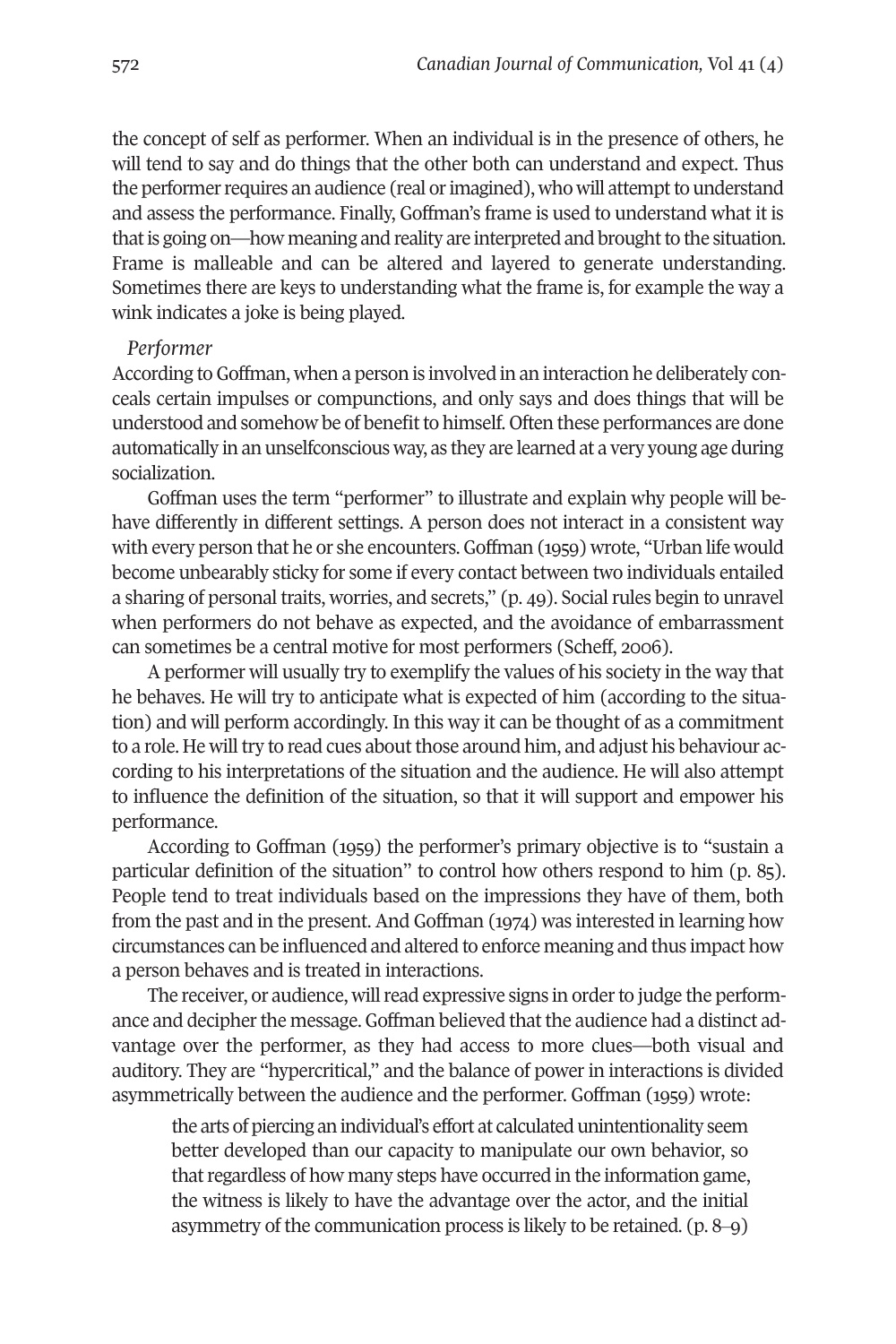Goffman uses the term "footing" to describe when performers change the meaning of the situation. Goffman (1981) argues that footings are "very commonly languagelinked" (p. 128), which makes it easier for the student to identify them. To illustrate this Goffman refers to a news story in which President Nixon comments on the attire of a reporter, when he implied that women look betterin skirts. Nixon said, "but slacks can do something for some people and some it can't." He hastened to add, "but I think you do very well. Turn around." Goffman (1981) explains,

When Helen Thomas pirouetted for the president, she was employing a form of behavior indigenous to the environment of the ballet, a form that has come, by conventional reframing, to be a feature of female modeling in fashion shows and she was enacting it—of all places—in a news conference. No one present apparently found this transplantation odd. *That* is how experience is laminated. (p. 156)

If a performer has created a false impression, the damage he incurs can extend into other areas of activity for the performer, afflicting future and past performances. Usually what makes a performance false is when the situation becomes altered (Goffman, 1971). For example, to continue to work at the same firm after accepting a job at a new firm would oblige the performer to "continue on in some role and guise which no longer would be viable were the truth known," (Goffman, 1971, p. 272). This risk of social performances can often induce anxiety in individuals; especially those who are trying to conceal something.

Often people think of "real" performances as sincere, authentic, and unintentional, and "fake" performances as contrived and intentional. Thus our assessments enter the moral arena, where an "authentic" performance is preferable. However even a completely honest performance can be judged morally inferior if it does not meet the audiences' expectations (see the case study below for an example of this). "Some performances are carried off successfully with complete dishonesty, others with complete honesty; but for performances in general neither of these extremes is essential and neither, perhaps, is dramaturgically advisable" (Goffman,1959, p. 71). Indeed the risks are high—a poor performance can lead to more than just embarrassment and confusion. There exist risks of alienation, stigmatization, and even institutionalization.

Goffman (1967) uses the term "face" to describe the "positive social value a person effectively claims for himself," (p. 5). It is the socially accepted mask that a person wears depending on the situation he finds himself in.It may be the face of a physician, a husband, a bus car owner, or a student. The face affords a person a small choice of lines depending on the performer. A person can be in the wrong face, be out of face, can lose face, and can work to save one's face.Goffman (1967) explores these performance concepts in his book *Interaction Ritual*. Basic kinds of face work include avoidance and corrective processes (apologies).

As Goffman (1959) points out in *POSEL*, a performance often involves others in the interaction. The team ensures the performance runs without a hitch. They do this by maintaining a set of agreed upon standards, which will form an "important relationship to one another" (p. 82). In a team any member has the power to give the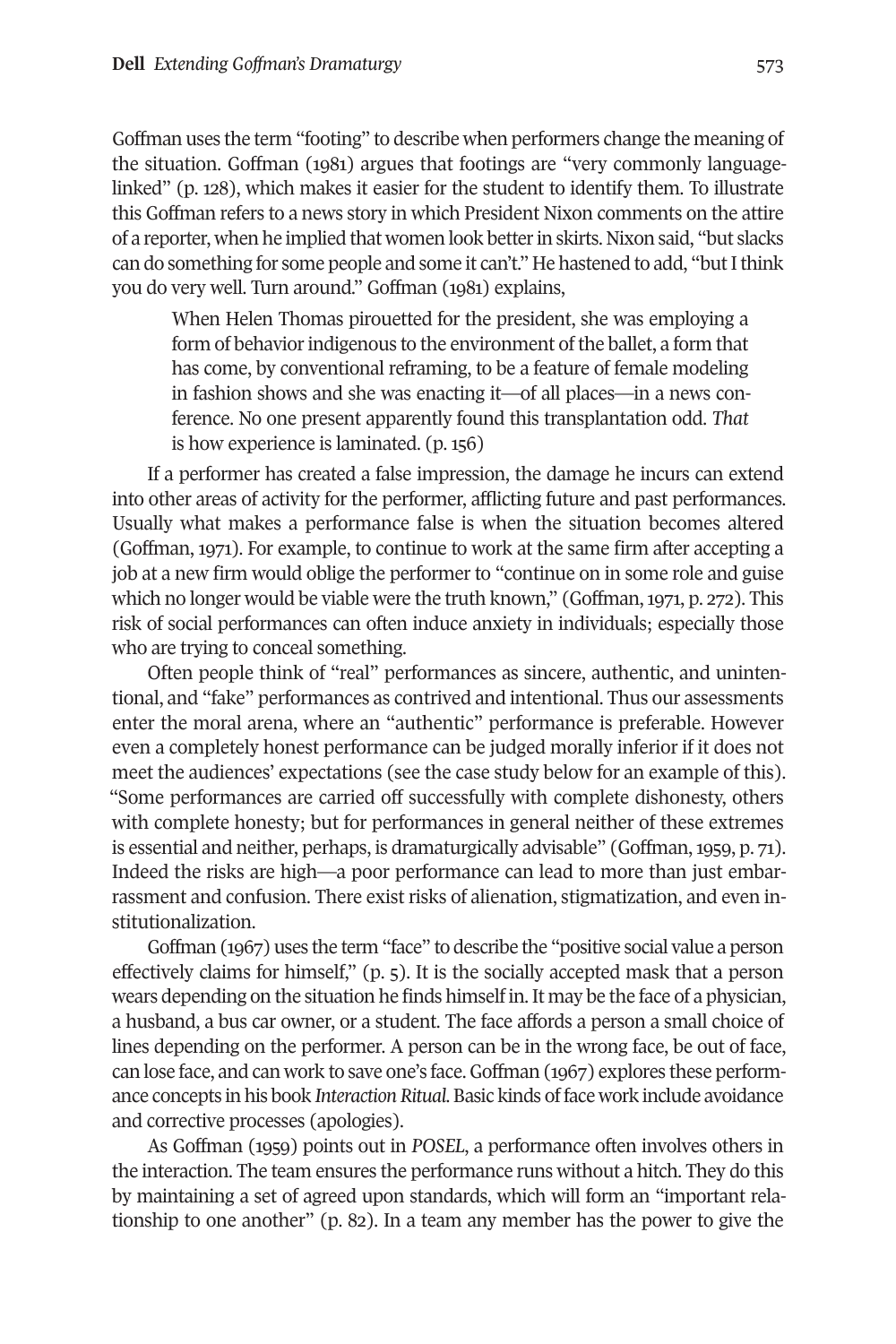show away; therefore they rely on each other and need to cooperate to maintain a similar definition of the situation.

If the team members are said to be "in the know" then we can understand how the audience becomes segregated, in order for the performance to successfully define the situation. "In the know" implies that there are agreements that are made behind the scenes, away from the audience. Goffman (1959) uses the terms "backstage" and "frontstage" to help us understand this concept. An audience can also be segregated from another audience, and both devices are used to protect the fostered impressions generated during a performance.

Regions (frontstage, backstage) can influence both meaning and behaviour. To explore this concept, Goffman refers to a server working in a restaurant. In this situation the frontstage is where the server conducts his professional behaviour, serving his customers, exhibiting the appropriate decorum, dress, and manners that customers expect, for his own benefit (employment, tips). Backstage, the server engages in different behaviour, he may slouch, eatfood, and joke with his co-workers, all considered appropriate within that region. For Goffman (1959), it is key that the two regions are cut off from each other; otherwise the performances experience "dramaturgical trouble," (p. 134).

#### *Audience*

As previously implied, there can be different types of audiences. There are those that are directly witnessing and responding to a performance, reading cues, and also providing feedback for the performer. There are also audiences that are separated from the performance either physically (as in lectures or "podium talk") or through technology (phones, television, radio).

Often the audience will try to collaborate with the performer to ensure a successful performance. They will refrain from wandering backstage, they will often overlook embarrassing gaffes done by a beginner, and will often employ "tactful inattention" to avoid embarrassing the performer. These characteristics all suggest that the audience, like the performer plays a crucial role in defining a situation. It is collaboration.

The audience represents the normative ideals of the society and the performer will try to behave in an appropriate way, controlling what is both conveyed and concealed from his fellow participants in the interaction. In a way a performance cannot come into being without the audience, and therefore its presence becomes a way for a person to emerge with an attached or assumed identity. It is a way for people to assume their personhood in social reality.

#### *Frame*

Audiences' and performers' understanding of what it is that is going on in a social interaction can be misinterpreted or misread. In *Frame Analysis* Goffman (1974) writes:

I start with the fact that from an individual's particular point of view, while one thing may momentarily appear to be what is really going on, in fact what is actually happening is plainly a joke, or a dream, or an accident, or a mistake, or a misunderstanding, or a deception, or a theatrical performance and so forth. And attention will be directed to what it is about our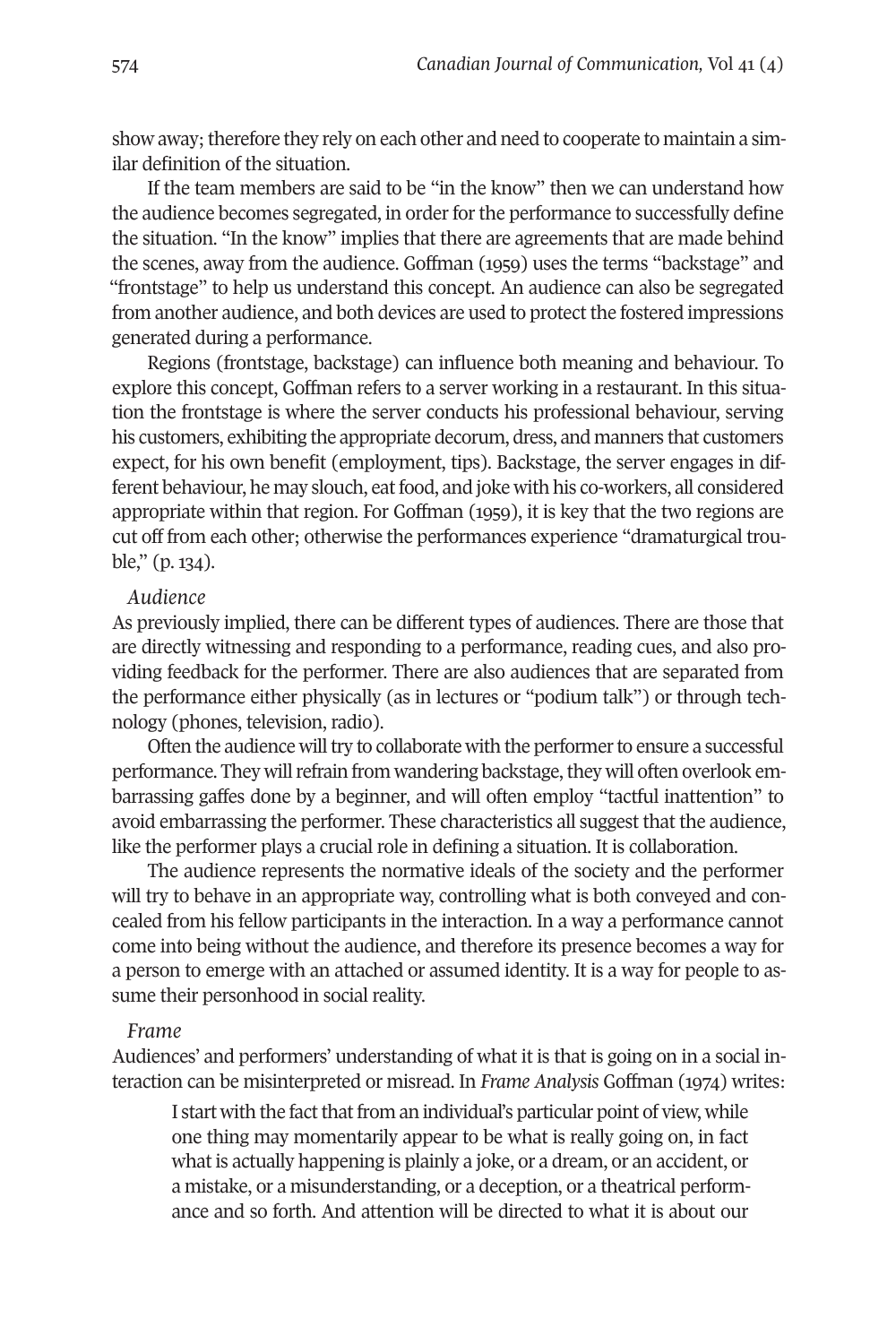sense of what is going on that makes it so vulnerable to the need for these various misreadings." (p. 10)

Goffman (1974) was interested in the organization of experience and he used the term "frame" to refer to a particular definition of a situation that is constructed out of a set of principles that govern social events. Meaning and reality are socially generated, and if we can understand something about a specific social instance (frames of reference), then we can explore how meaning is influenced. Goffman (1974) argues that this understanding, while perhaps elusive, is a worthwhile feat for those seeking to combat a "false consciousness." He writes:

I can only suggest that he who would combat false consciousness and awaken people to their true interest has much to do, because the sleep is very deep. And I do not intend here to provide a lullaby but merely to sneak in and watch the way people snore." (p. 14)

If we can understand the complexities and vulnerabilities of the frame, then we can see how meaning can be subjected to doubt and misinterpretation. To control the frame is to influence the conduct of others and manipulate how others interpret what it is that is going on. It can become a play for power, as Goffman (1959) points out in POSEL:

Regardless of the particular objective which the individual has in mind and of his motive for having this objective, it will be in his interest to control the conduct of others, especially their responsive treatment of him. This control is achieved largely by influencing the definition of the situation." (p. 3)

By studying the various vulnerabilities of frame Goffman is also examining how the authority of situations can be influenced. When the meaning of a situation has been transformed, Goffman says it has been subjected to "keying." Goffman lists five basic keyings (make-believe, contests, ceremonials, technical re-doings, and re-groundings), and suggests that they can be re-keyed as well as layered. To control the frame then is to influence the conduct of the people involved. If the situation is exposed as a joke (make-believe), then we can predict the appropriate behaviour to accompany the situation (laughter and sighs of relief).

## **CDA-Goffman method of investigation**

In the manner of Annika Beelitz & Doris Merkl-Davies (2011), an adductive approach was taken in developing this method of investigation, which entailed analyzing the text and oscillating between Goffman's dramaturgy and Norman Fairclough's CDA framework (2013). The object of a critical discourse analysis is not merely an analysis of discourse but it is an exploration of the relationship between discourse and "nondiscoursal elements of the social, in order to reach a better understanding of these complex relations," (Fairclough, 2010, p. 602). Speech acts are considered to be microanalytical, while the social norms that support dominating behaviour are called macroanalytical. The framework used forthis critical discourse analysis includes three levels of analysis, namely 1) micro (the text), 2) meso (the context of producing/receiving/ distributing the text), and 3) macro (the socio-economic context) (Merkl-Davies & Koller, 2012).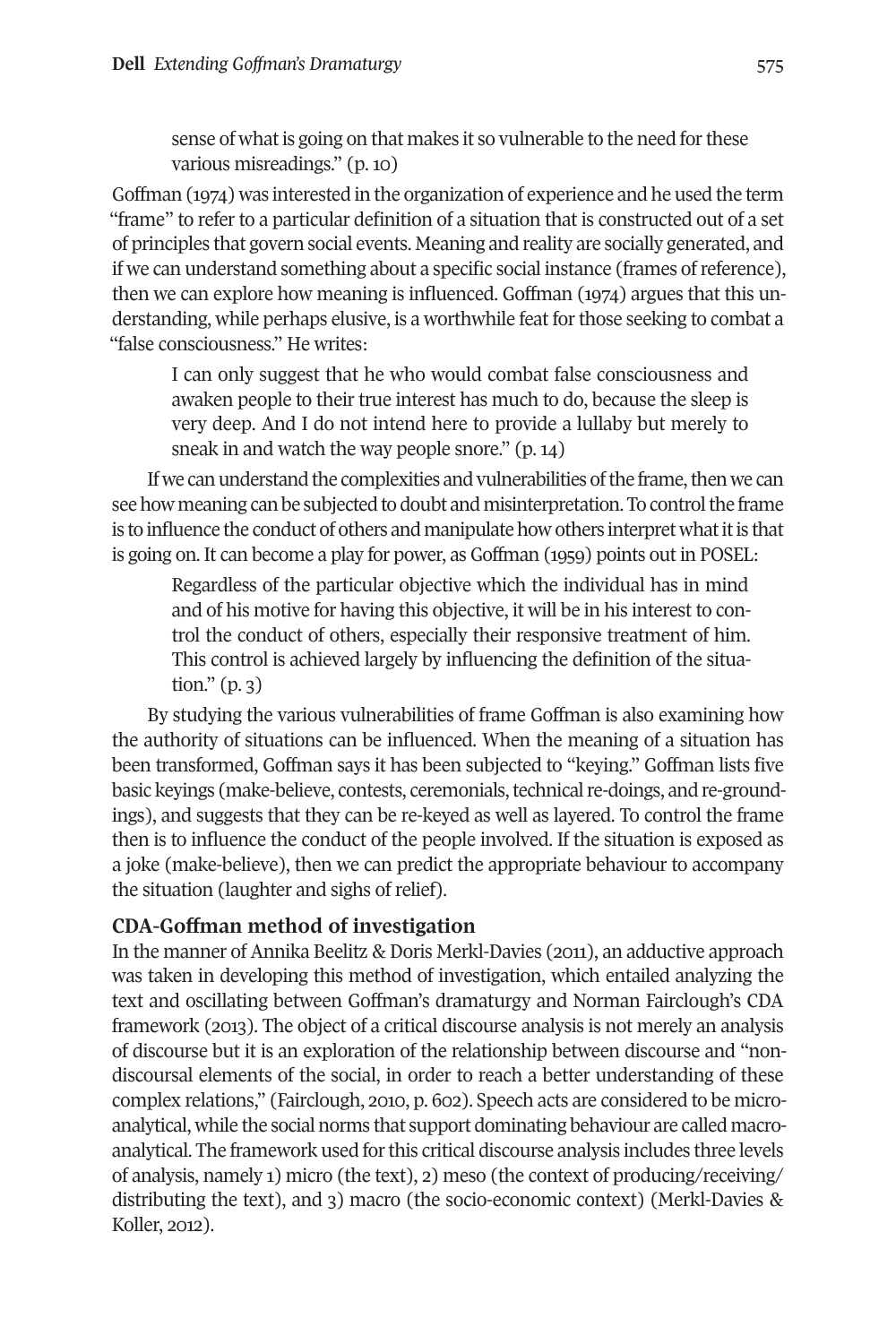The press conference was transcribed to include both verbal and non-verbal communication. It was analyzed on a line-by-line basis to detect grammatical themes, and subsequently coded for any recurring patterns.

The micro-level analysis focused on the specific language used during Ed Burkhardt's performance that is indicative of his goals (restore credibility of organization), his role (CEO, backstage vs. frontstage, team members), and the audience (how do they react to him?).

The meso analysis examined how the situation (press conference) was defined, and legitimized through discourse, giving certain people privileged access to power and forcing performers to behave within expected norms. Contemplations of Goffman's frame (indications of peoples' understanding of what it is that is going on) and the roles social actors inhabit within this restrictive context were considered.

The macro analysis examined the discourse used to indicate a wider social context in order to better interpret and understand the text.

#### **Case study**

This case study includes all three components of Goffman's dramaturgy: frame, audience, and performer. It is a 29.27-minute video clip produced by the Canadian broadcasting company Global News (2013).

This case garnered international attention from the public relations (PR) community. As the public relations profession is supported by communication theory, it seems appropriate to use a case that invoked such a strong response from the PR community. By analyzing this particular case using Goffman's dramaturgy in conjunction with CDA, this article seeks to demonstrate the applicability of his dramaturgy to communication theory.

On July 6, 2013, in a small Québec town called Lac-Mégantic an unattended train carrying 72 cars of petroleum crude oil ran away and became derailed. An explosion killed over 42 people and the town lost more than 30 buildings to the fire and explosion. It has been called the fourth-deadliest rail accident in Canada's history (Maclean's, 2013). An American company called Montreal, Maine and Atlantic Railway (MMA) owns the railway line. After 20 hours, firefighters still could not access the centre of the fire (Hutchins, 2013).

On July 10, 2013*,* MMA CEO Ed Burkhardt arrived in the Québec town*. Maclean's magazine* wrote that he was the most hated man in Lac-Mégnatic (Hutchins, 2013). Québec's premier said his actions were, "deplorable," and local residents called him a "rat." The *National Post* ran an article titled, "Rail Boss Goes from Industry Legend to Canada's Public Enemy No. 1 in Under a Week after Quebec Train Disaster" (Catts, 2013). Most ofthese comments were written after Burkhardt's performance during an impromptu 43-minute news scrum. Burkhardt told reporters he was not wearing a bulletproof vest. "I hope I am not going to get shot," he said (Brumfield & Newton, 2013).Afterthe fourth-deadliestrail accidentin Canadian history, Burkhardt, formerly referred to as a "railway legend," quickly became the target of this story.

Burkhardt was criticized for not arriving on site until four days afterthe explosion (company officials were on site the first day), releasing a poorly translated press release, and for suggesting firefighters and a company engineer had a role in the disaster (when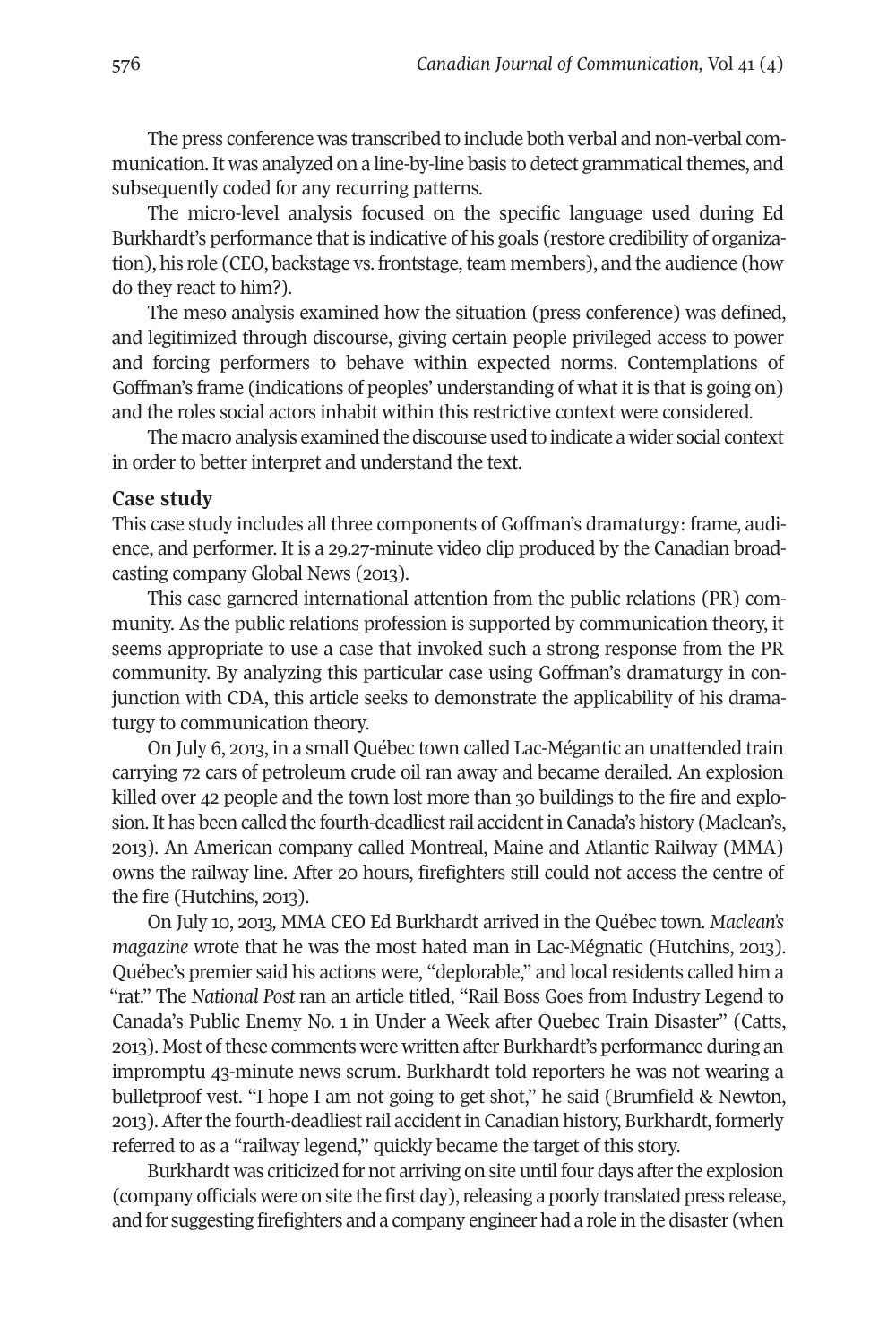asked who might be responsible.) Burkhardt's comments, which have run in many media outlets including social media, were spoken in a crowded and "impromptu 43 minute news scrum," during which the CEO was heckled and jeered at. Using Goffman's dramaturgy in combination with a CDA, this article examines the functionality of Burkhardt's performance, audience, and frame. What is unique about this performance is that it is unscripted and documented, and generated a significant response from the public and media.

## **Results: Analysis of Burkhardt's press conference in Lac-Mégantic**

#### *Micro analysis*

Beelitz and Merkl-Davies (2012) point out that after a crisis, an organization often becomes concerned with "legitimacy construction," and how the organization is portrayed in the media. Examining the text with this performative lens will enable us to contemplate the performer's point of view; how Burkhardt views the situation (Goffman's frame) along with his potential goal—to restore the credibility of his organization. Often in these situations CEOs will use pronouns to refer to the company, will interpret the event, use "verbal remedial strategies," and try to provide explanations and information "designed to rectify a predicament" (Beelitz & Merkl-Davies, p. 106).

The predominance of keywords such as "responsibility" and "obligations," "our financial resources," "rail safety," "industry practice," "our insurance," "investigation," suggests Burkhardt's word choice is predominantly what Beelitz & Merkl-Davies (2012) label "technocratic discourse." This discourse emphasizes "facts and figures and rules compliance" (p. 107), it is instrumental and opposite to normative and engaging discourse, which CEOs often use in front of stakeholder audiences. Beelitz and Merkl-Davies also point out that technocratic discourse emphasizes "rationality, rather than emotion" (p. 111). Which is very interesting as a significant portion of the reporters' questions inquire about Burkhardt's emotional state.

A micro-level analysis of the transcript revealed four dominant semantic devices or "themes": 1) influence 2) impersonalization (referential vagueness) 3) evaluation (blame and defensiveness), and 4) emotion.

#### influence

Often power and dominance can be measured by the amount of control or access one has to discourse, in this case the media (van Dijk, 1993). Burkhardt dedicates a lot of his talk to controlling or influencing the reporters' behaviour. In a situation where the media are firing loaded questions at the CEO, it is no wonder then that the CEO would direct his efforts at controlling the stream of questions directed toward him.An analysis of the text illustrates the prevalence of words used by Burkhardt to control: who asks the questions, which questions are answered, and who gets a turn at talking.

When reviewing the text, what is initially noticeable is the way Burkhardt's talk is populated with a variety of "ums" and" uhs." Goffman (1981) calls these "subvocalizations" response cries. They function as placeholders in the conversation, so that the listener will not cut into the person's speech. The speaker will use them when he is searching for an adequate word to use to effectively hold his "claim on the floor" (p. 110). When understood this way, we can see how these small utterances are used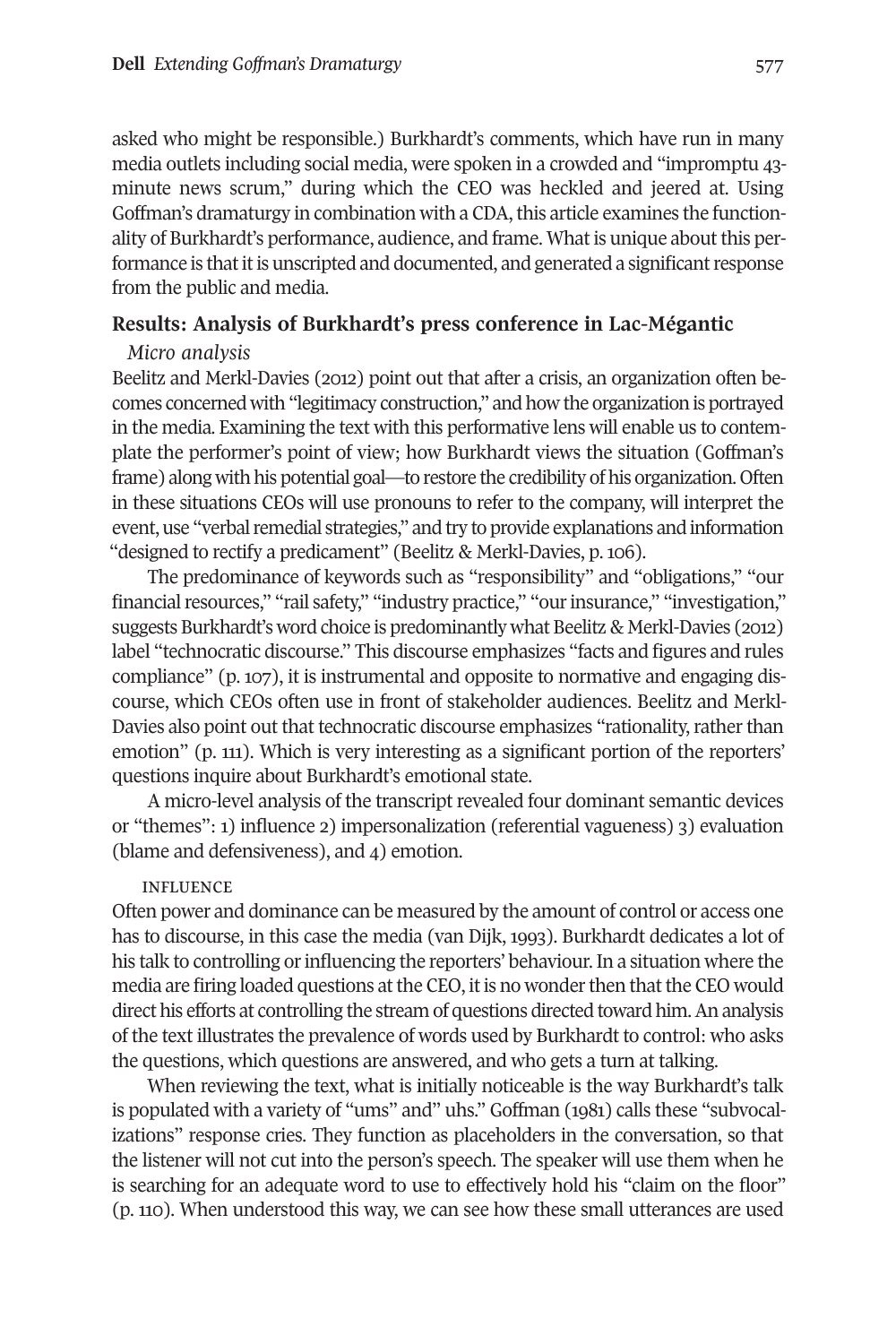to influence and control others' behaviour during the speech, as they work to fill a void that would otherwise be filled by someone else.

Burkhardt begins talking to the media by directing them how to behave ("be respectful"), and attempts to control what questions will be asked of him by asking himself questions: "Why have I not been in Mégantic earlier this week? How do I feel about this?" Essentially he is doing their job; he takes their voices away and asks himself their (imagined or real) questions. This way he can control what he is asked and what he responds to. But he also causes them to remain silent. He decides which reporters get to speak: "I'm going to talk to this lady … NO … wait a minute now. I'm going to talk to the lady … lady in yellow … No. No … no … I think I've answered … I'm going to allow this gentlemen and then you come back ... I'll take this gentleman here," and which ones do not: "NO ... I think I already answered your questions ... you have asked too many questions."

According to Goffman (1959) the performer's primary objective is to "sustain a particular definition of the situation" (p. 85) to affect how others respond to him. When Burkhardt states, "I … I … I hope you have heard my apology uh about a dozen times in the last ten minutes," he is defining the past ten minutes of the press conference as an apology. This is a keying technique used to attempt to "sustain a particular definition of the situation" and press this definition onto his audience. As the transcript reveals Burkhardt's statement is false, however, in the context of a press conference, it could be possible for a newcomer to not know this. Burkhardt continues, "I'll issue it one more time. We own an … we are making an abject apology to the people in this town." Goffman (1955) writes, "In its fullest form, the apology has several elements: expression of embarrassment and chagrin; clarification that one knows what conduct had been expected and sympathizes with the application of negative sanction; verbal rejection, repudiation, and disavowal of the wrong way of behaving along with vilification of the self that so behaved; espousal of the right way and a avowal henceforth to pursue that course; performance of penance and the volunteering of restitution" (p. 122).Arguably Burkhardt wants his audience to believe that his organization has appropriately apologized when the transcript suggests otherwise.

His performance throughout the press conference renders this apology ineffective. Burkhardt states, "We can't roll back time," along with a couple of non-verbal shrugs, which suggest an inconsistency with the sincerity of a genuine apology. Perceived sincerity is one of the hallmarks of a successful performance according to Goffman, no matter how studied or contrived it may be. Burkhardt attempts to influence his audience's evaluation of his own performance during the press conference by replaying the events using a method that Goffman calls "keying."

In many ways both Burkhardt and the reporters are defining the situation. It is a press conference, and they both have props. The reporters are equipped with microphones, cameras, and questions; Burkhardt is equipped with information ("facts") and the star role. He is afforded a privileged position within the press conference and the reporters exercise what Goffman (1959) calls "dramaturgical discipline" (p. 216). The reporters and Burkhardt work as a team to enable him to put together a performance that is believable for a corporate CEO. The yellers in the background do not get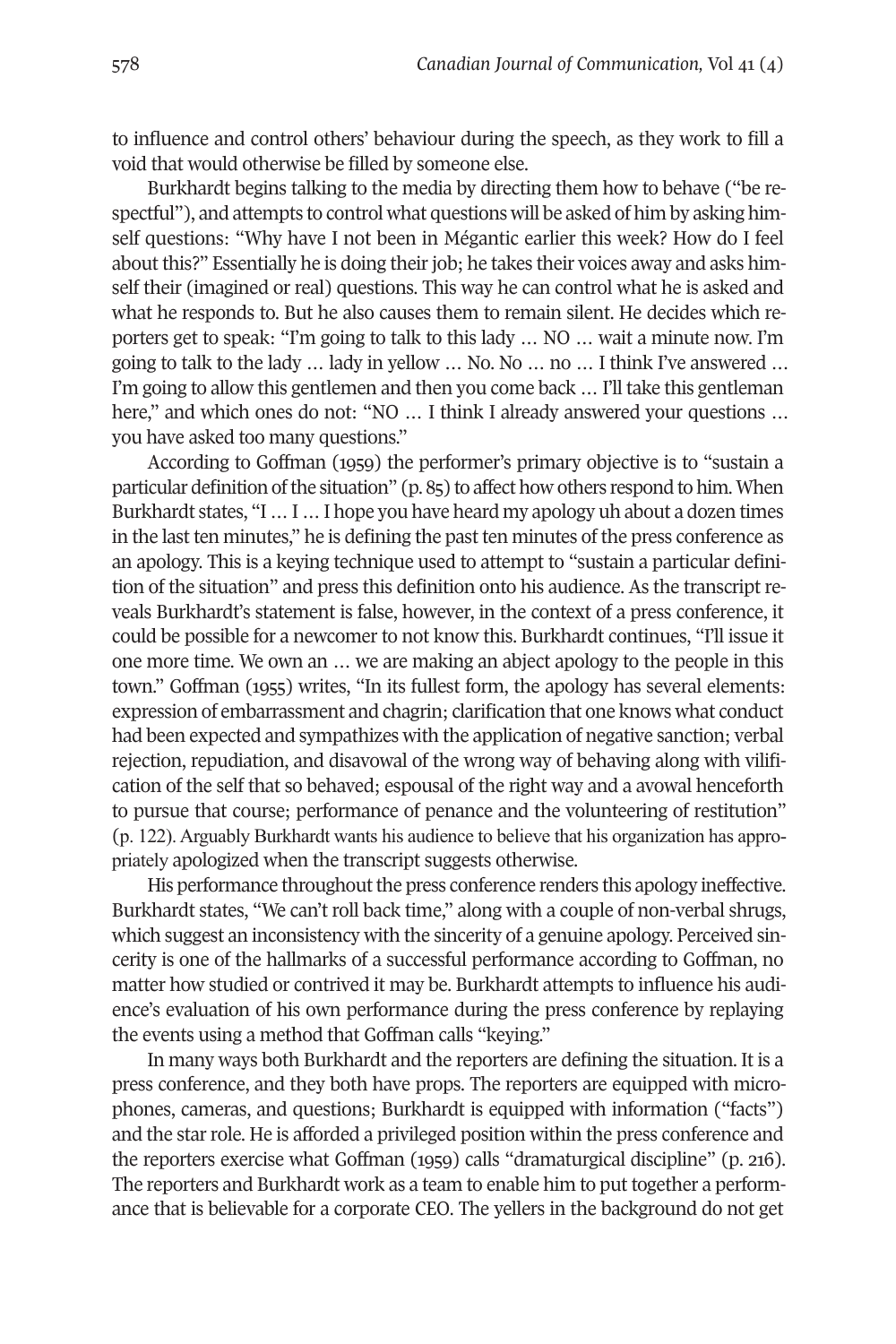the same privileged position as Burkhardt, as they are not part of the team. The cameras do not pan over to the yellers to give them screen time, nor do the reporters walk to the "yellers" and ask them questions with microphones pointed toward them. However, when Burkhardt knocks over few of the microphones on the podium three reporters quickly rush in to fix them without comment. When Burkhardt moves away from his podium and out of frame the reporters request that he move back to the podium ("Can you justturn this way because the camera's back there"—"Sir! Sir! Can we just get you to come back here?").

However the camaraderie of the team does extend into the actual questions that the reporters pose to Burkhardt. His performance as a CEO and the face work that accompanies that role faces dramaturgical trouble when the audience (reporters) attempts to ask Burkhardt backstage questions. These questions include: "Did you sleep last night or not?" "Why [did it take] you so long to get into town," "What you are feeling about it (the pictures of the city)," and "How much are you worth?" So while Burkhardt attempts to define the situation, so too does the audience. For Burkhardt it is a press conference and an apology; for his immediate (and perhaps distanced) audience it is quite possibly a trial—one that inevitably situates Burkhardt on defence.

#### impersonalization

Merkl-Davies and Koller (2012) argue that impersonalization excludes or obfuscates social agents in texts. In this text it is accomplished by the use of referential vagueness and passivation. Referential vagueness is defined by Merkl-Davies and Koller (2012) as involving the use of pronouns such as "we" and "our" to refer to a collective social actor that is often not clearly defined. In the transcript Burkhardt refers to MMA as "this company," as well as "our company," and regularly it is referred to as a collective company ("our company," "we're going to stand up to ourresponsibility," "we're working with insurers"). It is clear that the media and the victims are not included in this "we" and "our," and neither are the "dozen railway managers that descended upon Lac Mégantic," the mayor, the insurance workers, the first responders, "the people in this town," and the engineer, who "worked for us." Significantly Burkhardt neverrefers to MMA as "my company."

It is possible that Burkhardt is considering MMA's stakeholders when he speaks, as everyone else seems to be excluded from this collective. When asked by a reporter "Why would *you* allow this train to go unmanned?" Burkhardt responds with the collective, "We've actually had, I think, a quite reasonable safety record, up until Saturday and then we blew it all." When pressed by the reporter on the same question, "Why would *you* let it go unmanned," Burkhardt replies, "We're not going to do that anymore." He is using this tactic to evade personal responsibility for the train derailment and is attempting to defuse the anger by hiding behind the organization as a collective. Butit also indicates how the reporter views Burkhardt as being personally responsible for the accident. The fact that the question is repeated means that the reporter did not receive satisfaction from Burkhardt's first response to the same question. Another reporter states, "There is a questionable track record of *your* company in the past the ten years since *you* have been chair."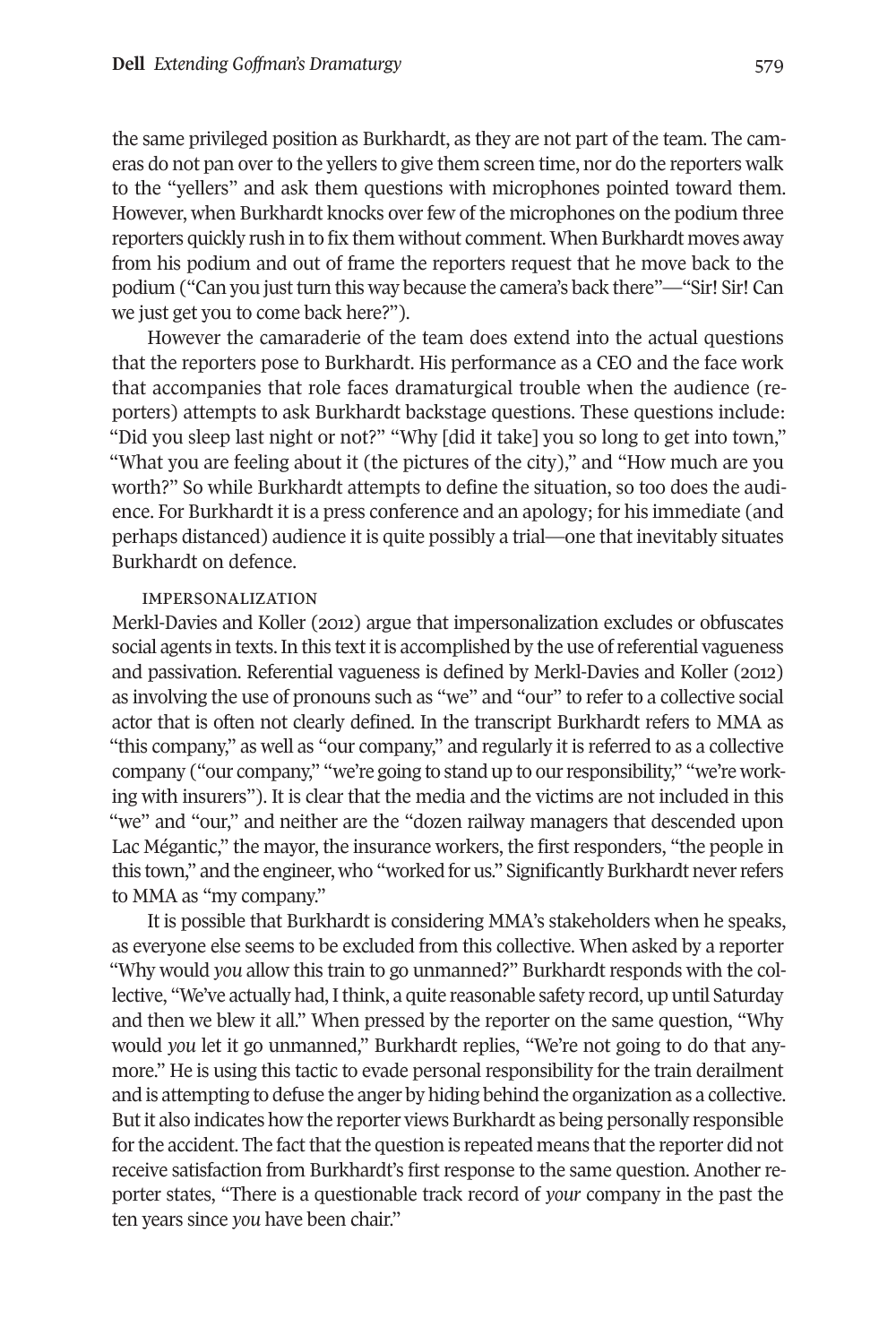Burkhardt seems to have difficulty distinguishing himself from the company, while at the same time acting as the company's representative. Blame is easier to assign to one individual, rather than a collective. But it is not easy for an organization to have feelings, which may perhaps explain one reason why Burkhardt has difficulty expressing emotions about the disaster. Burkhardt is placed in a non-compossible situation: his audience is asking him to display feelings and take personal blame and apologize forthe disaster, but also to represent the organization and provide information about the insurance policy and any future plans.

#### evaluation (blame/defensiveness)

Evaluative statements convey the speaker's attitude toward another person, an entity, or an event (Merkl-Davies & Koller, 2012). The qualities that are ascribed by someone can help us to understand the normative values of a person and the attitudes of an organization. They can be implied (e.g., "The engineer has been suspended") or explicit (e.g., "I think he did something wrong").

Evaluative statements made during the press conference mostly fell into two categories: blame and defensiveness. Blame and defensiveness seem to be used strategically to downplay MMA's role in the disaster. When Burkhardt speaks of MMA, he uses strong positive evaluations, such as "Our financial resources are going to be devoted to this," "We're going to stand up to ourresponsibility," and "We were following industry practice." This contrasts the implied negative evaluative language used to describe the mayor and the engineer.

Burkhardt's evaluative statements about the mayor are mostly negatively implicit. For example when he states, "I find my movements around town to be pretty constricted," he is implicitly blaming the mayor for his lack of free mobility in Lac-Mégantic. Other implicit negative comments directed toward the mayor include "It won't be me denying it, it will be the mayor's office," and "I'm not sure I'm going to get an approval from the mayor's office to do this." This implicit way of expressing judgment enables Burkhardt to present his opinions subtlety, as though they were objective (Merkl-Davies & Kooler, 2012). It is a strategic maneuver to present an evaluative statement without directly owning it.

Burkhardt also places blame on the train's engineer, both explicitly and implicitly. As the press conference progresses, Burkhardt moves from implicitly blaming the engineer ("Ithink it's questionable whether he did [follow company policy]") to explicitly blaming him ("I think he did something wrong … and if you think I said he did nothing wrong then you haven't been listening here"). That Burkhardtis more direct when he blames the engineer, suggests a stronger attitude and perhaps an agenda.

Burkhardt's defensive comments are used to exonerate both himself and the company (MMA) from any wrongdoing. At a personal level Burkhardt tries to defend his own actions (not arriving on the scene earlier) when he says a dozen railway managers tried to meet with the mayor, but "it took a couple of days for that meeting to occur." He further explains that he would be "more effective" working in his office than "trying to work out of a cell phone." Plus, he rationalizes the first responders had the community "basically occupied," and they "didn't need me getting in their way." As a defence technique Burkhardt tries to appeal to logic and presents himself as the victim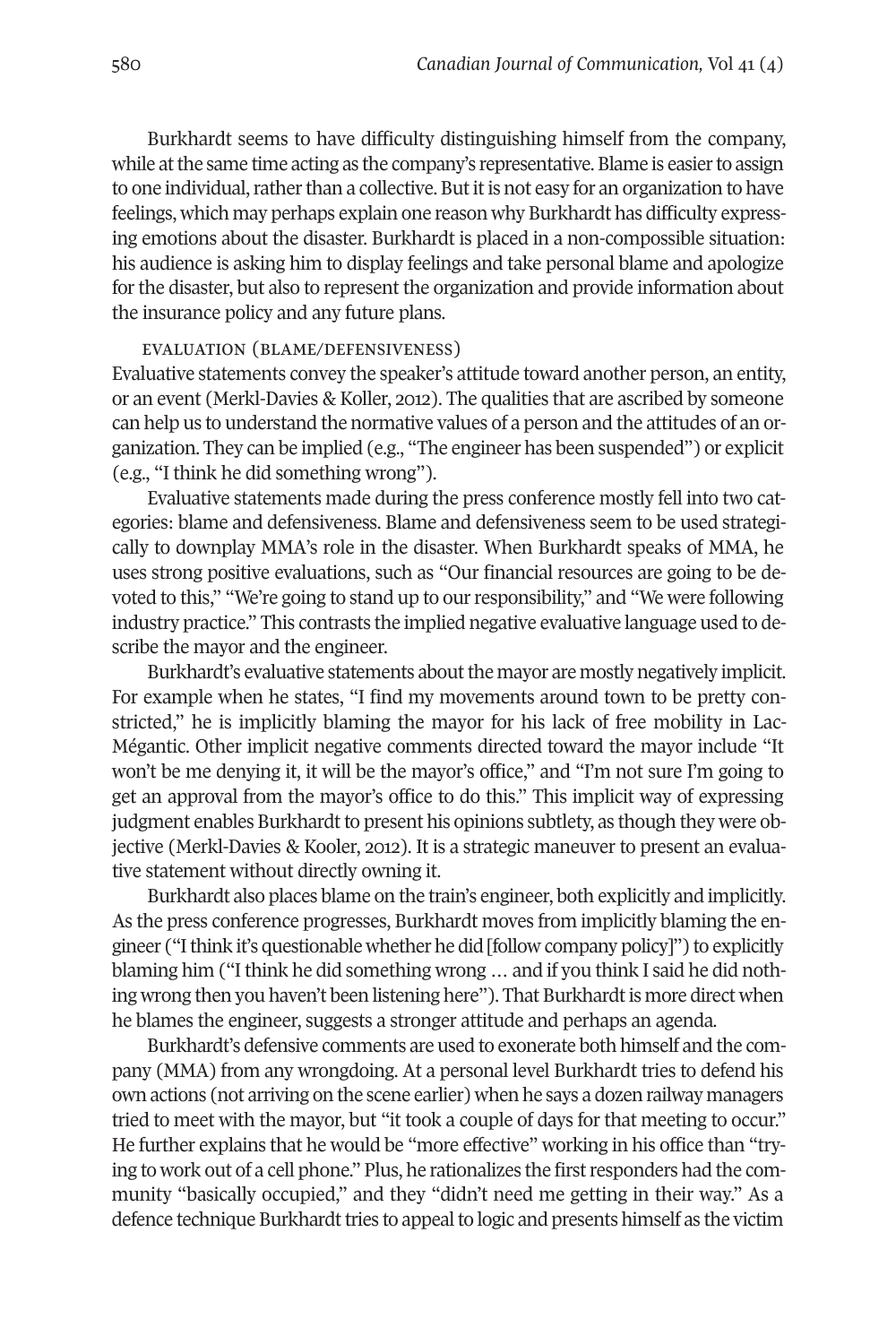of circumstances and other people's actions. Later he states that, "it was easier" for him to remain at his office rather than run "around here with a cell phone in my hand."

But the impression he attempts to form for himself (and MMA) is incongruent with the way people often think of CEOs of large corporations. Further, Merkl-Davies and Koller (2012) write, "the language used in corporate narrative documents is never 'innocent,' because it is used to achieve a variety of economic, social and political goals" (p. 179). Thus we must look at Burkhart's defensive claims through this purposeful lens and try to notice when language is used to impress a specific (innocent) impression upon the audience.

When Burkhardt states, "this company has never had a significant mainline derailment on its own," and "leaving this train unmanned was standard industry policy," and "this was a failure of the brakes," he attempts to present MMA as a responsible and rule-following organization. When a reporter suggests that MMA has "ten times the average uh number of accidents per mile," and is a "low-cost sort of company," Burkhardt challenges the statistic and rationalizes that it has been MMA's object to "hold our costs down."

Goffman wrote, "the gestures which we sometimes call empty are perhaps in fact the fullest things of all" (Goffman, 1956, p. 30.) This is the reason why Burkhardt's shoulder shrugs are coded, not because they are numerous but because they represent sentiments that are inconsistent with the utterances they accompany. Often the shoulder shrug is used in NorthAmerican culture as a way to express some sort of defeat or hopelessness. Burkhardt uses the shrug as a way to punctuate an evaluative comment. For example, when Burkhardt states, "We were following industry practice. Was the industry practice adequate? I would say not. [Shrug]." The shrug suggests that Burkhardt and MMA are not only innocent, but are also victims, because they were just following the rules. Burkhardt does not say that MMA should have taken extra precautions for this particular freight, due to its explosive properties.

When Burkhardt is asked to respond to the angry people of Lac-Mégantic, he says "I would feel the same way if if uh something like this happened in my community. Beyond that [shrugs] I don't know what to say." This feeling of helplessness and selfvictimization threads through the press conference but becomes more pronounced again when Burkhardt says that he "understands the extreme anger," but that "we can't roll back time." This comment is the word equivalent of a shrug and further illustrates how Burkhardt includes self-victimization in his performance as a CEO of a company during a crisis. The effect is similar when Burkhardt responds "then let the chips fall where they may" when asked if criminal negligence could be found against the engineer.

#### **EMOTION**

The reporters' interest in the emotional state of Burkhardt indicates a disconnection between Burkhardt and his audience. Burkhardt seems to realize this when he asks himself "how do I feel about this? Am I a compassionate person?" Burkhardt describes himself as feeling "absolutely awful," "devastated," and that "it has [his] utmost sympathy." Yet when he is further questioned if he understands why people are mad at him he explains, "I don't think that's any secret. Yes I understand why they are mad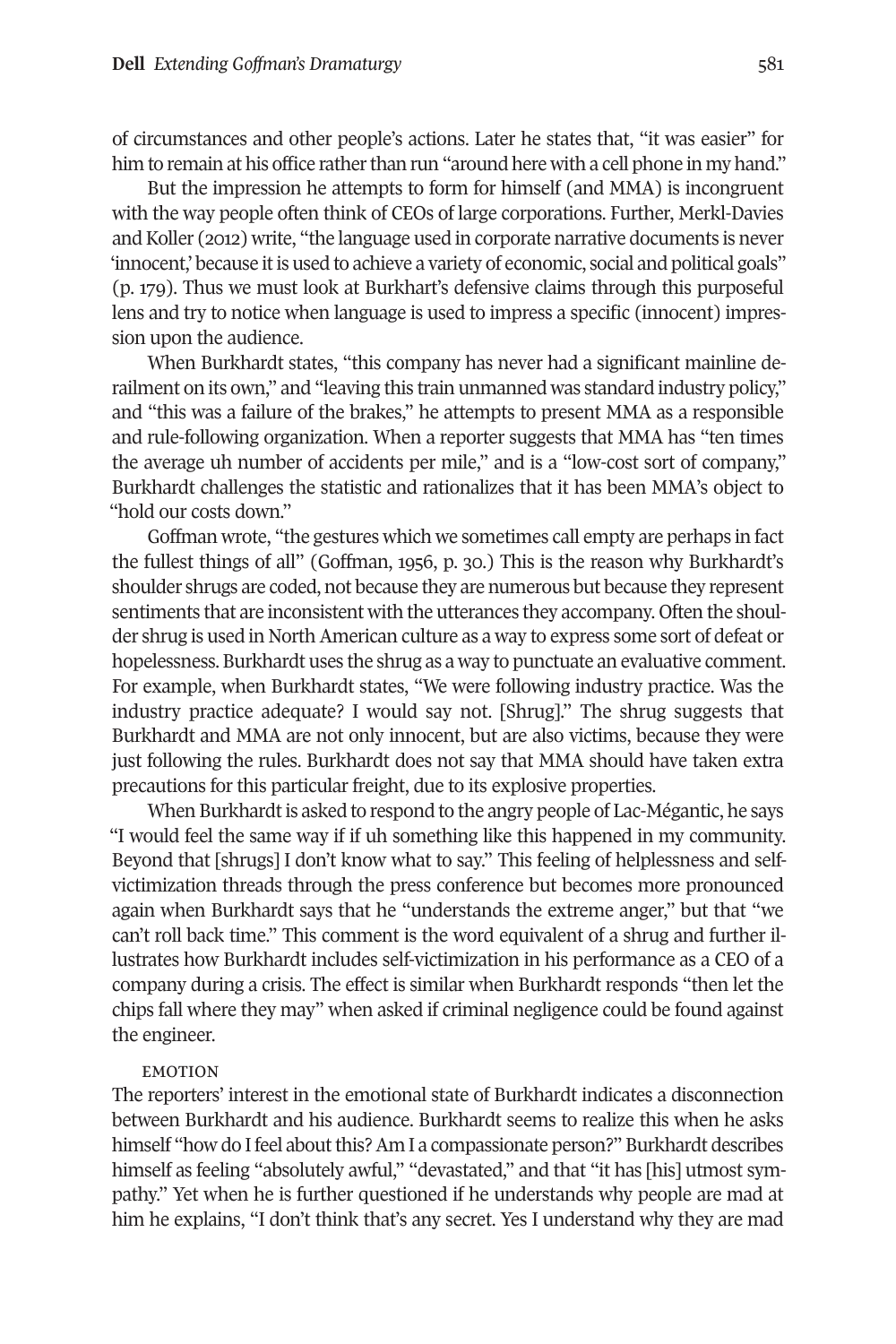and because I happen to be the chairman of the board of directors of the company uh I guess its my role to uh collect the uh all this this criticism and so on." Later when he is called a murderer, Burkhardt responds, "I understand the extreme anger. And uh, and uh … uh, beyond that uh I uh we'll do what we can to address the issues here. Uh we can't roll back time." When pressed a third time if he understands the anger Burkhardt says, "If I lived here I would be very angry with the management of this … ofthis company." Burkhardt's inadequacy to respond to these emotionally based questions can be measured by the number of times the same question is repeated.

Burkhardt answers questions about his emotional state evasively and passively. He obfuscates the agency when he states, "I understand the extreme anger." It indicates that they are not the focal point of the message he wants to convey. Merkl-Davies and Koller (2012) write, "using the passive voice constitutes a way of putting the information the author considers important into subject position" (p. 185). By this rationality we can see how Burkhardt gives his company a privileged position in his speech patterns. The performative role that he is committed to is not the caring and wise grandfather orthe angry environmentalist; he is committed to playing the role of the CEO of an American railway company. As such, it is difficult to display feelings when representing a non-human entity, and we can see evidence of this struggle when Burkhardt attempts to convey emotions during the press conference. Any displays of emotional release could jeopardize his credibility to perform as the CEO, and vice versa. For example if Burkhardt were to openly weep and was unable to coherently form words because he was so overcome with emotion, his performance (and future career) as a CEO would be undoubtedly jeopardized.

#### *Meso analysis*

Burkhardt indicates what it is that is going on when he states, "I guess we're holding a press conference." We can think of the press conference as an event that is organized by a set of established rules that affect each participant's conduct. For instance, it is expected that reporters will ask questions, take photos/videos, and take turns when asking questions. The person at the podium is considered to be an expert on the subject matter, and answers reporters' questions usually in a methodical and patient manner. The CEO of an organization is often the person who represents the company and can be perceived as the formal head of the company. In many ways he is a symbolic figure that serves as the mouthpiece for the organization and its members (Merkl-Davies & Koller, 2012). Generally his inferred target audience includes stakeholders and the media.

Therefore we can think of the press conference as a mediatized interpersonal ritual. It is an activity that is governed by both deference and demeanor and therefore is similar to many other interactive activities. As Goffman (1981) points out, there are rules or "ritual constraints" that govern how people behave during these interactions. The podium speaker is required to conduct himself with proper demeanor and show deference to the reporters by answering their questions, but without speaking too long. Goffman points out that often people will "show proper demeanor in order to warrant deferential treatment" (Goffman, 1956, p. 28). To do this the performer must learn to conceal certain aspects of himself that "might make him unworthy in their eyes," (Goffman, 1956, p. 28).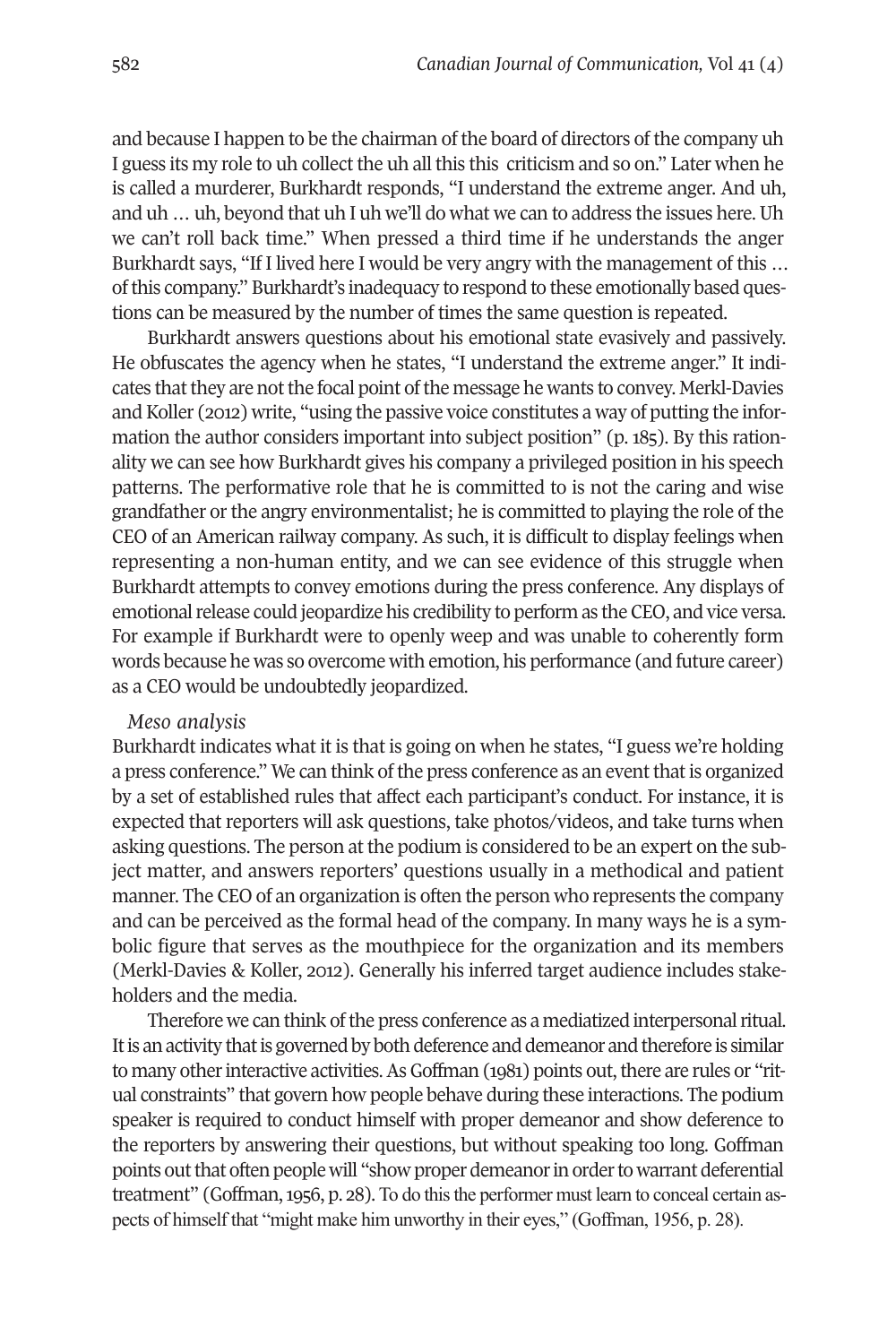Burkhardt's statements suggest that the role he seeks to perform is the CEO who was thrown into the situation, but is not responsible for it. While he is "willing to stay here as long as it takes," he only "happens to be the chairman of the board," whose role it is to "collect … all this criticism and so on." He represents himself as a hard worker, a man who can sleep anywhere if he's tired enough, who is not a "particularly wealthy guy." Notably Burkhardt is not wearing a three-piece suit surrounded by handlers; instead he is dressed down, has messy hair, and generally looks unkempt. Therefore we can see that being a rich, successful CEO was an inferior face choice for Burkhardt. Goffman (1959) argues that the performer will often try to present an idealized version of himself and will "conceal or underplay those activities, facts, and motives, which are incompatible with an idealized version of himself and his products" (p. 48). The face that Burkhardt has attempted to portray (humble, hard working) contrasts with his performance, and affects how others behave toward him. If he had appeared in a three-piece suit with handlers in tow, the success of his performance and the behaviour of the reporters likely would have been different.

As the performance of the speaker is often filmed, the podium performer usually practices patience and maintains a sense of cordiality while he or she provides information to his or her audience(s). While it may appear to be impromptu, the podium performer has often prepared a set of key messages beforehand, in anticipation of the reporter's questions.

Burkhardt breaks several of these conventions when he verbally lashes out at reporters ("Well you're asking a lot of questions that I wish I had the answers to," "I think Iresponded to that already," "Alright may I answerthat?" "Were you here a few minutes ago when I answered that?" "You're saying that we have said that we're not going to help the business people in this town. That is not correct," "I've answered that question an number of times," "You have asked too many questions," "I hope you have heard my apology uh about a dozen times in the last ten minutes," "And if you think I said he did nothing wrong then you haven't been listening here."Goffman (1955) would call these verbal reprimands a failure to contain "creature releases" (p. 112). Goffman (1955) writes, "To engage in situational impropriety, then, isto draw improperly on what one owes the social occasion" (p. 112).

When Burkhardt lashes out at the reporters he is demonstrates the press conference is not significant enough for him to conform to the rules of the engagement. But it also gives us clues about who Burkhardt considers to be his primary audience. When Burkhardt speaks with chagrin to reporters it's meant (presumably) for them only, not the wider audience who will watch him during the 6 o'clock news. But because this press conference is televised, audiences not immediately present also have access to Burkhardt's performance.

#### *Macro analysis*

A macro analysis of the transcript considers the extra-linguistic functionality of the discursive performance and the linguistic options available to Burkhardt (Alvesson & Karreman, 2000). In this analysis two dominant themes were noted:  $1$ ) rationalization and 2) CEO discourse.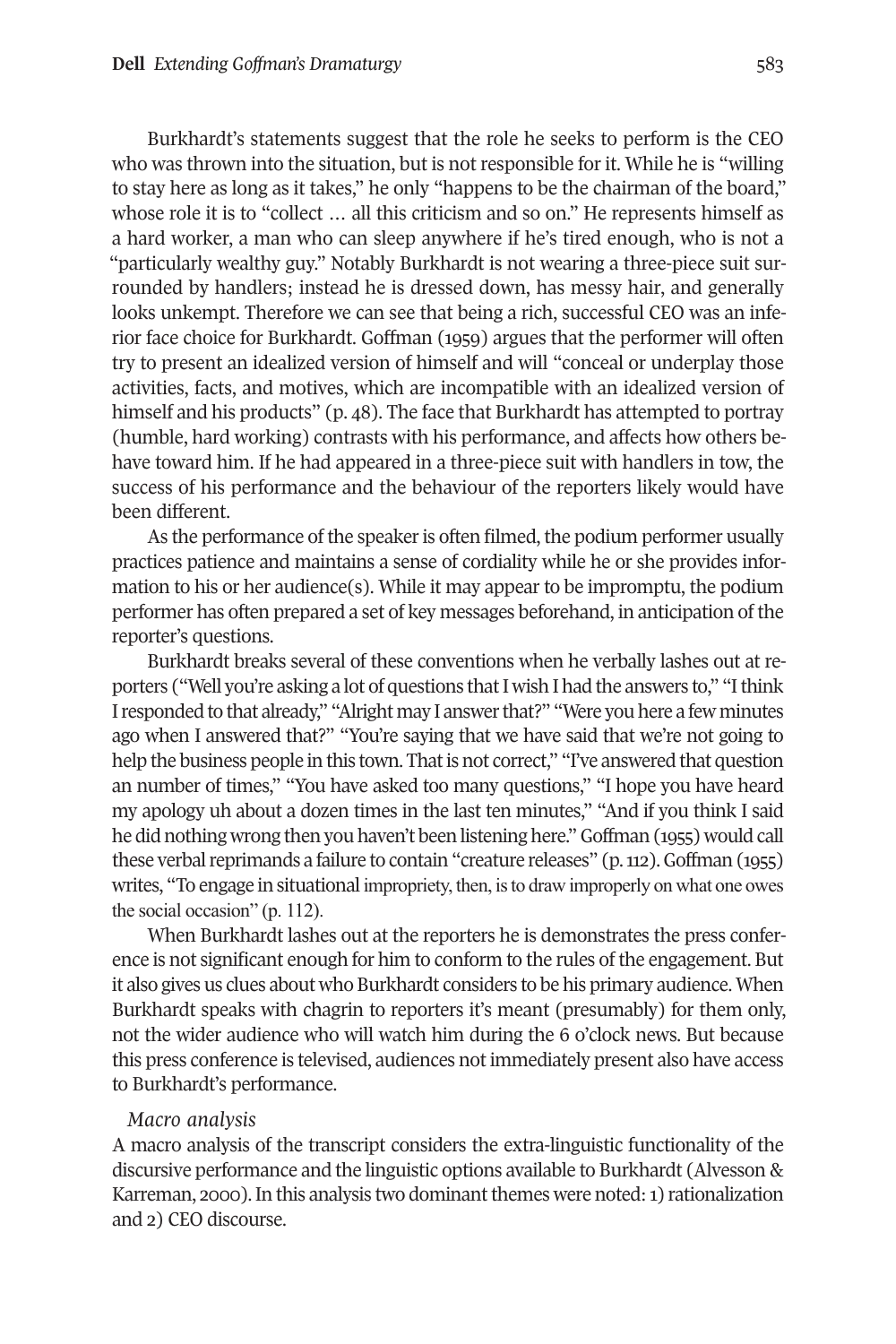#### rationalization

Rationalization is a linguistic device used to appeal to logical thought in order to persuade others to view a particular event with less emotion.As the mouthpiece for MMA, Burkhardt provides an account for the disaster, which he calls "a failure of the brakes," in a way that paints the organization as a rule-following company that was forced to cut costs due to economic pressures (a "difficult market"). When we view the events through this capitalistic lens we can follow Burkhardt's logic that a railway line will need to be re-established in Lac-Mégantic despite this disaster, because it is good for the economy. When asked about this Burkhardt explains, "a railway runs through this town … uh as a … we have a number of shippers that depend on rail service. We have one rightin town … uh Tofessa, it's a very good customer. These guys uh have to have rail service. And … or else they are going to lay their people off and uh … have more problems than we we create." According to this logic, the economic benefits of having the railway through the town outweigh the risks (environmental, human, etc.).

Capitalism not only decides the options for MMA, but it also narrows the speech options for Burkhardt, who just "happens" to be the CEO of the company. And Burkhardt tells the story of MMA acting as a rational player in a tight economic climate (a "big financial meltdown") that provides jobs and security forits suppliers.Burkhardt assures his audience that MMA, as a responsible company, has a solid "insurance backup," with staff working "elbow to elbow," to "stand up to our responsibility." It is a tactic used to marginalize the real victims of the disaster, and to deflect moral blame for the disaster by highlighting the company's positive attributes.

As previously mentioned, rationalization does not give Burkhardt the vocabulary to express emotions when referring to the real victims of the disaster. Thus in the manner of the "yellers," the real victims of this disaster are marginalized by the organizationalrationalization discourse that Burkhardt uses as the CEO of a large railway company.

#### ceo discourse

Beelitz and Merkl-Davies (2012) define organizational legitimacy as being "vital for an organization's survival as it attracts resources and the continued support from its constituents," (p. 101). During a crisis or controversy corporations will use language to attempt to restore this legitimacy as quickly as it can. Often this entails persuading audiences that the organization upholds the same normative values as them despite what has occurred. Therefore it would be incumbent upon MMA to assure its audience that it values both human life and the environment, things that the explosion destroyed. However the CEO, as the mouthpiece for the organization, is restricted by what he or she can say. Burkhardt is placed in a difficult situation. While he must talk the talk of a corporate CEO, he must also try to create an impression with his audience that appeals to their values.

#### **Discussion**

Burkhardt uses discourse as a means to influence how the audience will view both him and his organization. He uses defensive and blaming statements to direct the audiences' attention away from himself and MMA. He also attempts to construct a reality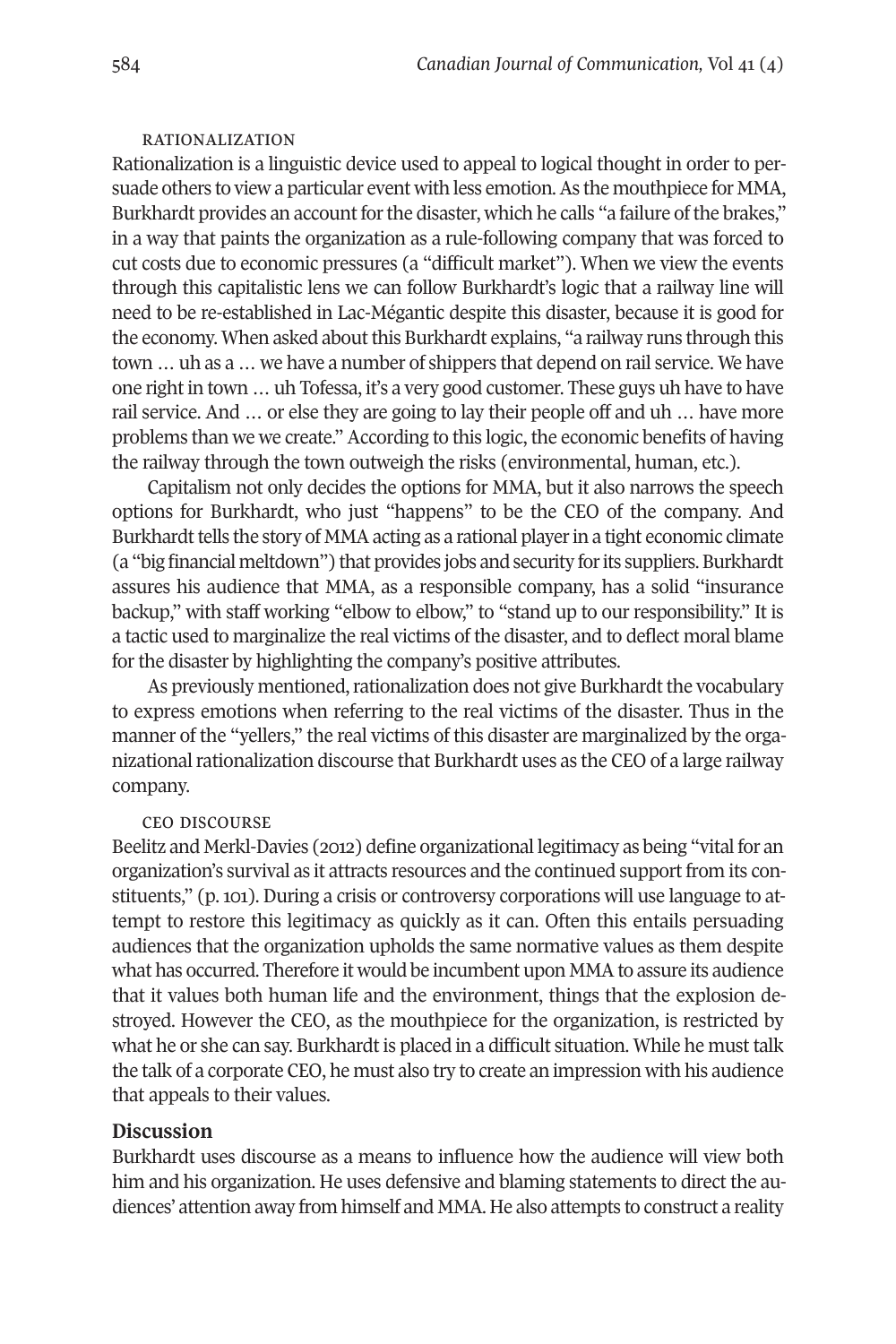in a way that benefits himself and his company, but not the real victims of the disaster. He puts together an account of events that serves his organization, rather than being accountable to the Lac-Mégantic community.

Goffman's dramaturgy helps us to understand how people behave and how social limitations can affect the function of a performance. Goffman teaches us that social roles are formed and performed in a co-created space that is defined (and redefined) by language and communication. Often what we think of as "real" is a symposium of words used to project an idea of a self in response to perceived norms of an audience, within an agreed upon (or not) definition of the situation.

An analysis of Burkhardt's performance in Lac-Mégantic illustrates the point that Burkhardt is restricted by what he can say because of the role he has chosen to perform. For example when Burkhardt states, "Yes I understand why they are mad and because I happen to be the chairman of the board of directors of the company… I guess it's my role to … collect … all this criticism and so on," he not only indicates his chosen role to perform but he also displays passive resignation and acceptance ofthe negative responsibilities that this role has for him.

And because the audience is in the unique position of being hypercritical, this presents a significant challenge to the success of Burkhardt's performance. Burkhardt attempts to deal with this by redefining the situation using a technique that Goffman calls "keying." Burkhardt describes the situation as an apology, he attempts to present himself as a victimized and passive CEO, and he attempts to obfuscate the real victims of the explosion with the words he chooses to portray himself and MMA. Burkhardt is expected to behave as a CEO, and he attempts to do this, while also exhibiting that he personally shares the same (presumed) values of his audience: hardworking, responsible, and humble. Further he is wearing casual clothing, has a pen in his pocket and sports a disheveled look. The effect would be different if Burkhardt appeared in a suit, with handlers by his side and speaking notes. It is likely that he does this so that the audience will accept his view of the events, and will decide to treat him in a favourable way. It is suggested that dramaturgical trouble occurs for Burkhardt when he does not adequately display the emotional response that both his immediate and distance audience expects of him. Further when he criticizes the reporters he fails to respect the rituals of the press conference by not exhibiting the proper deference to his immediate audience. This creates a binary in Burkhardt's performance—he is trying to apologize for the disaster's occurrence and represent his organization in a favourable way, yet he cannot display the proper demeanor of decorum to his immediate audience, the reporters. These specific challenges are perhaps exacerbated because Burkhardt does not have access to his distanced audience, nor is he able to adequately assess his audience's reception to his performance, and thus is unable to make the performative adjustments that Goffman suggests is necessary to ensure a successful performance.

When Burkhardt waivers from the typical crisis communication script he sets himself up for dramaturgical trouble. During a crisis, the audience has come to expect the CEO to arrive immediately after an accident, be polite and available to reporters, be knowledgeable, show proper deference, display an appropriate emotional response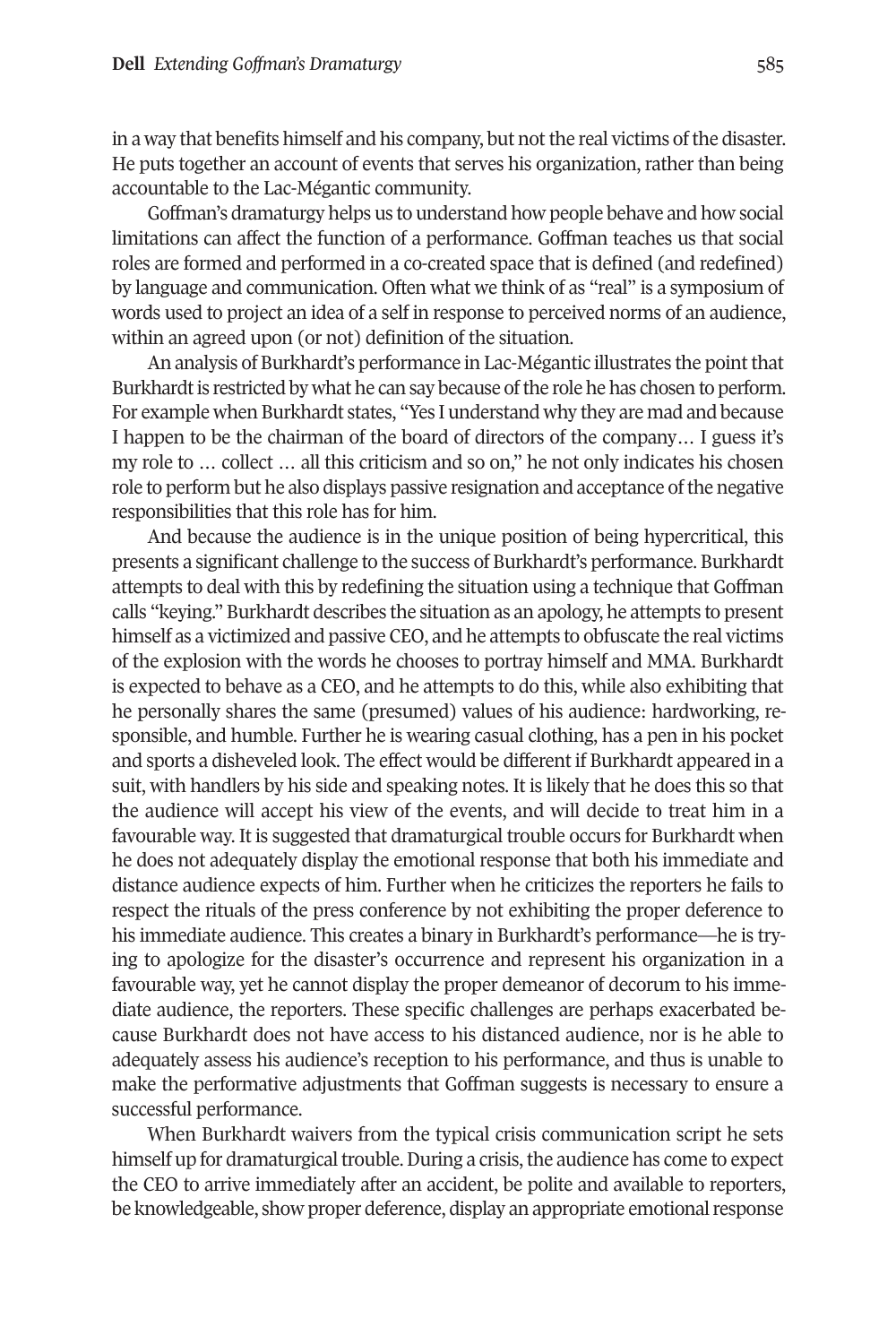and issue an effective apology.Goffman teaches us that people are motivated to behave in ways to influence how they are treated. Those CEOs who conform and adopt accepted crisis communication behaviour and scripts are not morally superior to Burkhardt, they are perhaps just more cognizant of their role and their audience's expectations. But when one deviates from the expectations of the audience, however minor, often the reaction is a moral one.

The situation (press conference) begins to unravel when Burkhardt does not perform as expected. Goffman teaches us that when this happens participants will often try to make sense of the tenuous situation by manipulating the frame, affecting how others can behave in the new situation. In the case presented in this article we can see indications ofthis when the reporter's questions become focused on Burkhardt's backstage persona (his emotions), which alters the situation and situates Burkhardt on the defence.

Admittedly, it is unlikely that scholars will be contemplating Ed Burkhardt's performance ten years from now. However his performance has given us the opportunity to contemplate some of Goffman's dramaturgy with practical vigour. This article has attempted to fill in a gap in the literature and representGoffman's ideas on dramaturgy in a more comprehensive way to illustrate the potential for Goffman's work within communication theory studies. It is suggested that an understanding of Goffman's dramaturgy enables communication scholars to more fully contemplate the purpose and use of specific communication artefacts in social settings. In the case outlined above such artefacts include the apology, facework, keying, the relationship between authority and language, teamwork, and influence over what it is that is going on. Goffman lends us a vocabulary to document and subsequently understand the microworld, things that we often take as a "given." Through his work, he manages to deconstruct assumptions that what we perceive of is real, and helps us understand the way thatthe social selfis constructed—with language. Communication scholars will benefit with this knowledge as it promotes reflexive thinking in a time when technology is enabling communication to occur at unprecedented rates.

This article found that a CDA methodology proved to be a suitable match for Goffman's dramaturgy. In the manner of Goffman's dramaturgy, the CDA encourages scholars to contemplate the ways that power and authority are depicted and enacted in discourse. And while both approaches include a micro-level analysis, the CDA methodology also encourages a macro analysis, which considers discourse at a larger socioeconomic level. Often power and authority are linked to larger socioeconomic factors, such as capitalism, and the performance of these macro qualities can become institutionalized in discourse. Goffman, whose work was influenced by the social rights movement, was interested in how authority and institutions can exercise power over others (Scheff, 2006). And his dramaturgy helps us to understand and question this socially manufactured authority, much like the CDA methodology.

While this article suggests one way of applying Goffman's dramaturgy as a method of investigation to offer a richerinsightinto a communication case study, and perhaps to make Goffman's work more accessible, it does not propose a dogmatic approach. Goffman himself resisted being "boxed in," and described stereotypical thinking as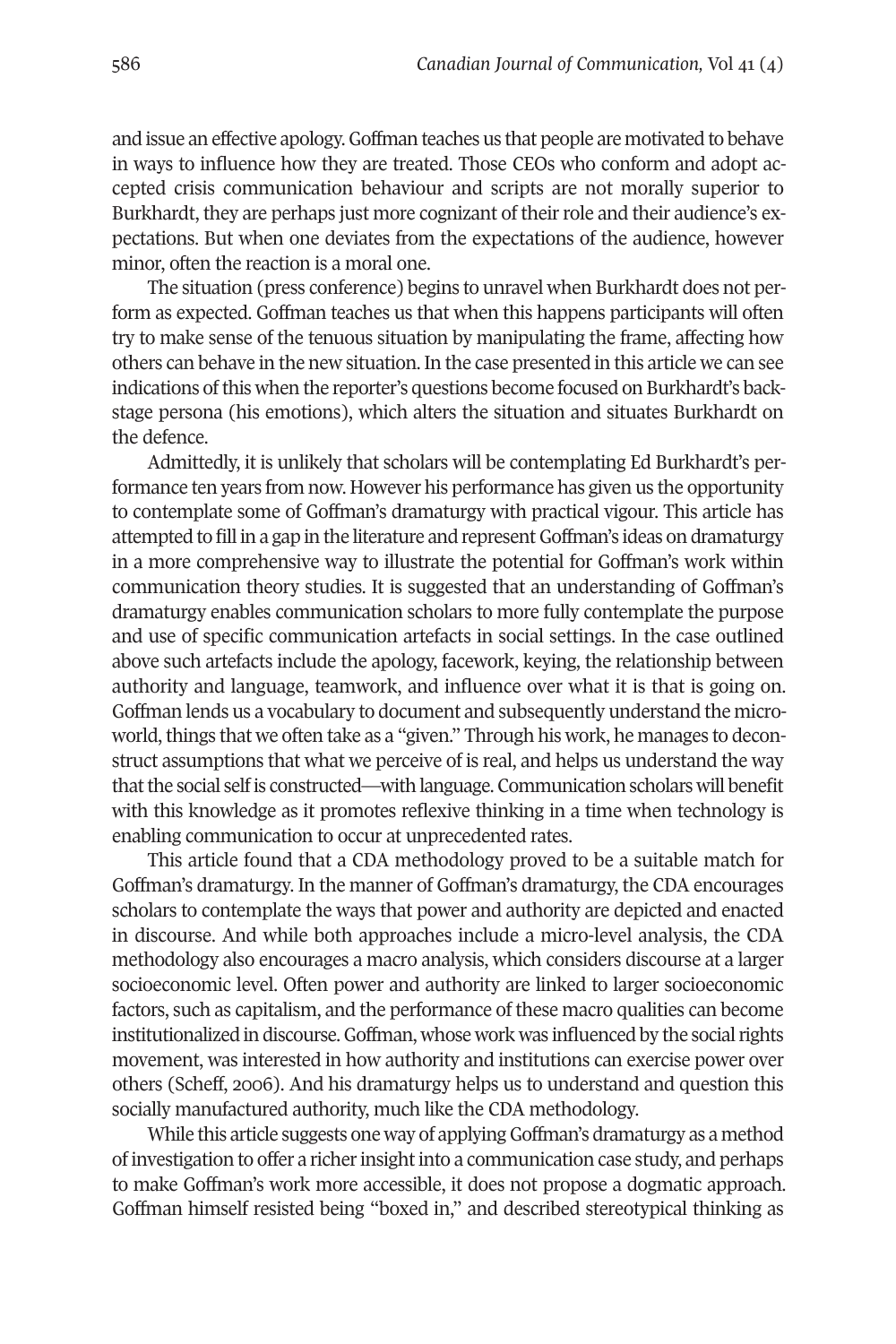lazy. The findings of this study indicate Goffman's concepts are an inspiring resource that can be further developed and applied to communication research.

## **Acknowledgement**

This work has benefited greatly from discussions with, and advice from Amy Thurlow and Robert Wade Kenny, as well as from the input of the two anonymous reviewers.

### **References**

- Alvesson, Mats, & Karreman, Dan. (2000). Varieties of discourse: On the study of organizations through discourse analysis. *Human Relations, 53*(9), 1125–1149.
- Beelitz, Annika, & Merkl-Davies, Doris. (2012). Using discourse to restore organizational legitimacy: CEO-speak after an incident in a German nuclear power plant. *Journal of Business Ethics, 108*(1), 101–120.
- Benford, Robert D, & Hunt, Scott A. (1992). Dramaturgy and social movements: The social construction and communication power. *Sociological Inquiry, 62*(1), 37–55.
- Bhatia, Aditi. (2006). Critical disource analysis of political press conferenes. *Discourse & Society*,*17*(2), 173–203.
- Brumfield, Ben, & Newton, Paula. (2013, July 10). Edward Burkhardt, rail CEO to visit Lac-Megantic, Quebec hopes he doesn't get shot by residents. *CNN*.
- Catts, Tim. (2013, July 12). Rail boss goes from industry legend to Canada's public enemy No. 1 in under a week after Quebec train disaster. *National Post*.
- Collins, Randall. (2004). *Interaction ritual chains.* Princeton, NJ: Princeton University Press.
- Fairclough, Norman. (2013). *Critical discourse analysis: The critical study of language* (Second ed.). New York, NY: Routledge.
- Fairclough, N. & Wodak, R. (1997). Critical discourse analysis. In T.A. van Dijk (ed.), *Discourse studies: A multidisciplinary introduction. Vol. 2: Discourse associal interaction* (pp. 258–284). London: Sage.
- Global News. (2013, July 10). *Watch: MMA Railway chairman Ed Burkhardt addresses media in Lac-Megantic.* URL: [http://globalnews.ca/news/707916/watch-mma-railway-chairman-ed](http://globalnews.ca/news/707916/watch-mma-railway-chairman-ed-burkhardt-addresses-media-in-lac-megantic)[burkhardt-addresses-media-in-lac-megantic/](http://globalnews.ca/news/707916/watch-mma-railway-chairman-ed-burkhardt-addresses-media-in-lac-megantic) [August, 2013].
- Goffman, Erving. (1953). Communication conduct in an island community. *Dissertation*. Chicago, IL: University of Chicago.
- Goffman, Erving. (1955). Social life as ritual. In C. Lemert, & A. Branaman, Ann (Eds.), *Goffman reader* (pp. 109–127)*.* Malden, MA: Blackwell Publishing.
- Goffman, Erving. (1956). The self as ritual object. In C. Lemert, & A. Branaman, Ann (Eds.), *Goffman reader* (pp. 27–33)*.* Malden, MA: Blackwell Publishing.
- Goffman, Erving. (1959). *The presentation of self in everyday life.* New York, NY: Doubleday Anchor Books.
- Goffman, Erving. (1963). *Behaviorin public places: Notes on the social organization of gatherings.* New York, NY: MacMillan Publishing Co. Inc.
- Goffman, Erving. (1963). *Stigma: Notes on the management ofspoiled identity.* Middlesex, UK: Penguin Books Ltd.
- Goffman, Erving. (1967). *Interaction ritual: Essays in face-to-face behavior.* Chicago, IL: Adline Publishing Company.
- Goffman, Erving. (1971). *Relations in public.* New York, NY: Harper & Row Publishers.
- Goffman, Erving. (1974). *Frame analysis: An essay on the organization of experience.* New York, NY: Harper & Row Publishers.
- Goffman, Erving. (1981). *Forms of talk.* Philadelphia, PA: University of Pennsylvania Press.
- Goffman, Erving. (1997). Frame analysis of talk. In C. Lemert, & A. Branaman, Ann (Eds.), *Goffman reader* (pp. 167–201)*.* Malden, MA: Blackwell Publishing.
- Hutchins, Aaron. (2013, July 11). Breakfast with the most hated man in Lac-Megantic. *Maclean's Magazine*.